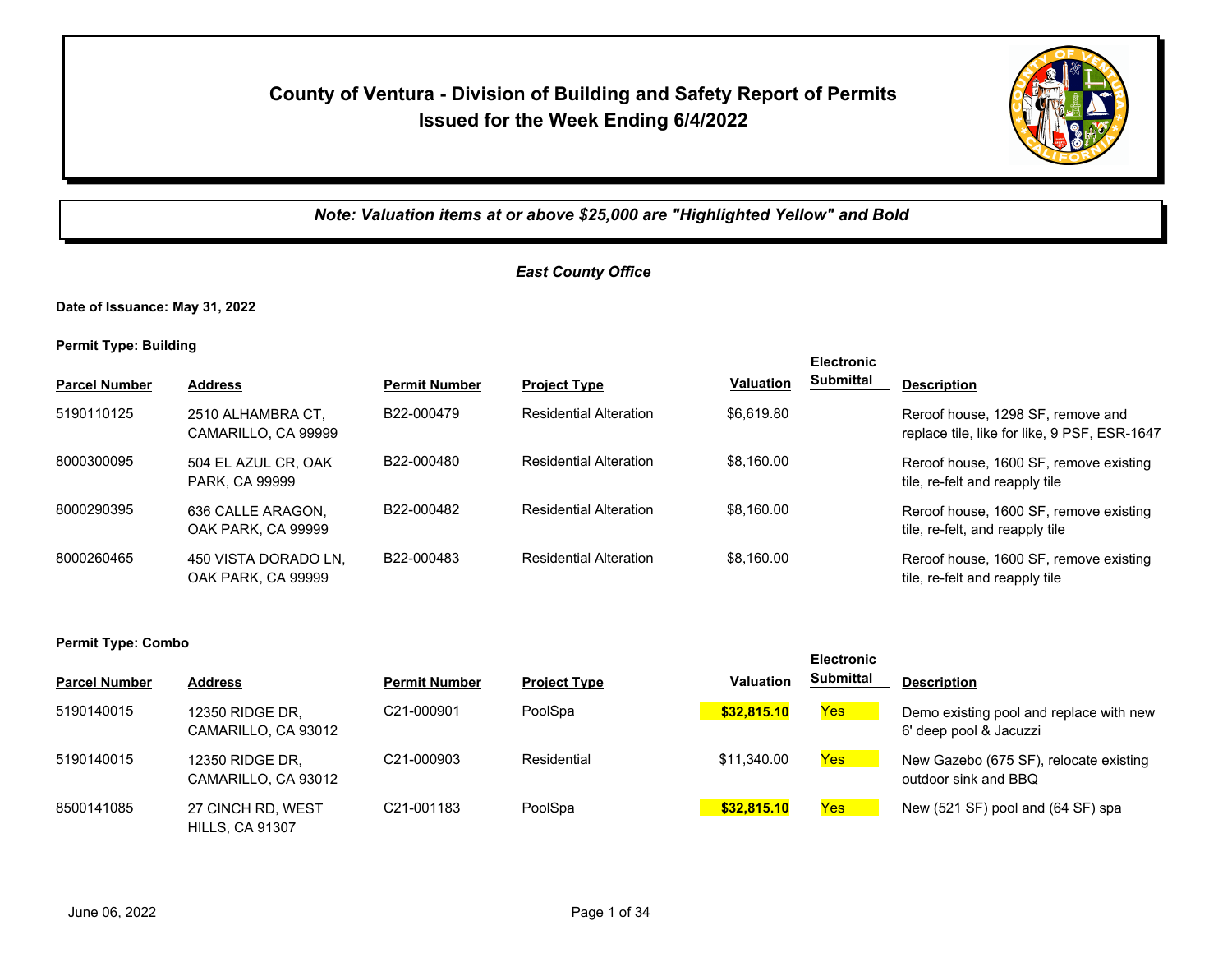## *East County Office*

**Date of Issuance: May 31, 2022**

**Permit Type: Combo**

| <b>Parcel Number</b><br>8500083295 | <b>Address</b><br>21 MARLBORO LN, WEST<br><b>HILLS, CA 91307</b>                            | <b>Permit Number</b><br>C <sub>22</sub> -000135 | <b>Project Type</b><br>Residential | <b>Valuation</b><br>\$6,552.00 | <b>Electronic</b><br><b>Submittal</b><br>Yes | <b>Description</b><br>New 431 SF Freestanding Pergola,<br>Outdoor kitchen and fire pit.                                                                                               |
|------------------------------------|---------------------------------------------------------------------------------------------|-------------------------------------------------|------------------------------------|--------------------------------|----------------------------------------------|---------------------------------------------------------------------------------------------------------------------------------------------------------------------------------------|
| 8010291115                         | 6029 ALEXANDRA CT.<br>OAK PARK, CA 91377<br>6029 ALEXANDRA CT.<br>OAK PARK, CA 99999        | C <sub>22</sub> -000589                         | Residential                        | \$5,357.30                     |                                              | Kitchen remodel 169 SF Includes 18<br>Electrical; 3 plumbing fixtures and 1<br>appliance vent                                                                                         |
| 6680143105                         | 665 RUDMAN DR.<br>NEWBURY PARK, CA<br>91320<br>665 RUDMAN DR.<br>THOUSAND OAKS, CA<br>99999 | C <sub>22</sub> -000593                         | Residential                        | \$0.00                         |                                              | Change out all appliances from gas to<br>electric, HVAC. Water heater, Range,<br>dryer, Replace water heater, combo heat<br>and cool for mechanical electrical system<br>fee 1844 SF. |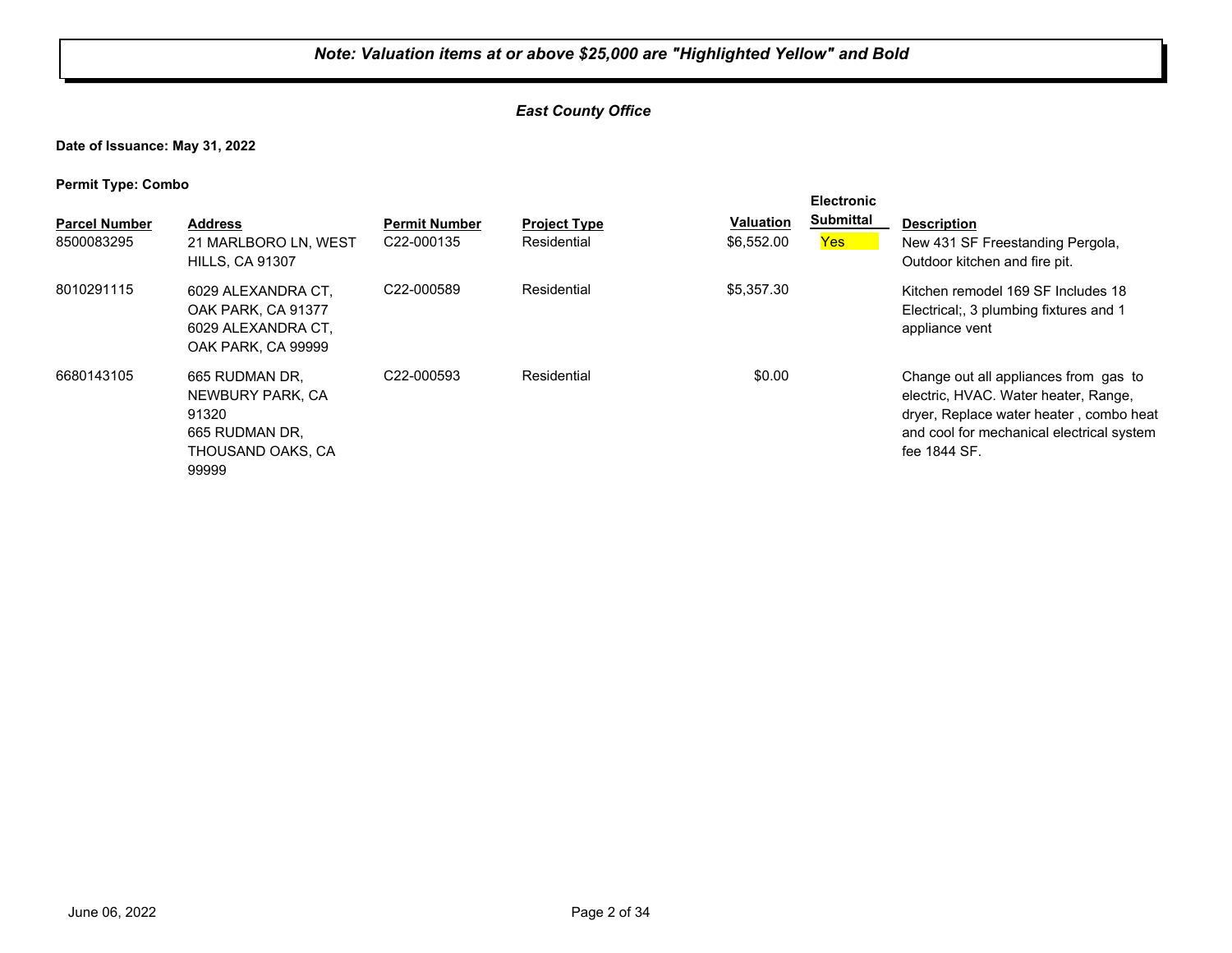## *East County Office*

## **Date of Issuance: May 31, 2022**

**Permit Type: Electrical**

|                      |                                                                                                    |                      |                     |                  | <b>Electronic</b> |                                                                                                    |
|----------------------|----------------------------------------------------------------------------------------------------|----------------------|---------------------|------------------|-------------------|----------------------------------------------------------------------------------------------------|
| <b>Parcel Number</b> | <b>Address</b>                                                                                     | <b>Permit Number</b> | <b>Project Type</b> | <b>Valuation</b> | <b>Submittal</b>  | <b>Description</b>                                                                                 |
| 5030030225           | 6001 GRIMES CANYON<br>RD, MOORPARK, CA<br>93021<br>6001 GRIMES CANYON<br>RD, MOORPARK, CA<br>99999 | E22-000464           | Residential         | \$0.00           |                   | Installation of flush roof mounted solar PV<br>11.88 KW/DC, 33 Panel, 2 Inverters,                 |
| 6680182125           | 3329 HENRY DR,<br>THOUSAND OAKS, CA<br>99999                                                       | E22-000465           | Residential         | \$0.00           |                   | Installation of flush roof mounted solar PV<br>7.455 KW/DC, 21 Panel, 1 Inverters,                 |
| 8010140445           | 514 N ASPEN VIEW CT.<br>OAK PARK, CA 99999                                                         | E22-000475           | Residential         | \$0.00           | <b>Yes</b>        | Installation of roof mounted PV system,<br>4.8KW, 12 modules                                       |
| 5190140035           | 12282 RIDGE DR,<br>CAMARILLO, CA 99999                                                             | E22-000476           | Residential         | \$0.00           |                   | Electrical service panel upgrade, 200<br>amps and add 100 amp subpanel                             |
| 6460200130           | 6181 SYLVAN DR, SIMI<br><b>VALLEY, CA 99999</b>                                                    | E22-000479           | Residential         | \$0.00           |                   | Installation of PV system, 7.56 KW, 21<br>modules and electrical service panel<br>upgrade 200 amps |
| 6630022065           | 989 CAMINO FLORES.<br>THOUSAND OAKS, CA<br>99999                                                   | E22-000481           | Residential         | \$0.00           | Yes               | Install Roof Mounted Photovoltaic System<br>$(10.78 \text{ kW})$                                   |
| 6680200045           | 3361 MICHAEL DR,<br>THOUSAND OAKS, CA<br>99999                                                     | E22-000482           | Residential         | \$0.00           |                   | Panel upgrade to 200 AMP                                                                           |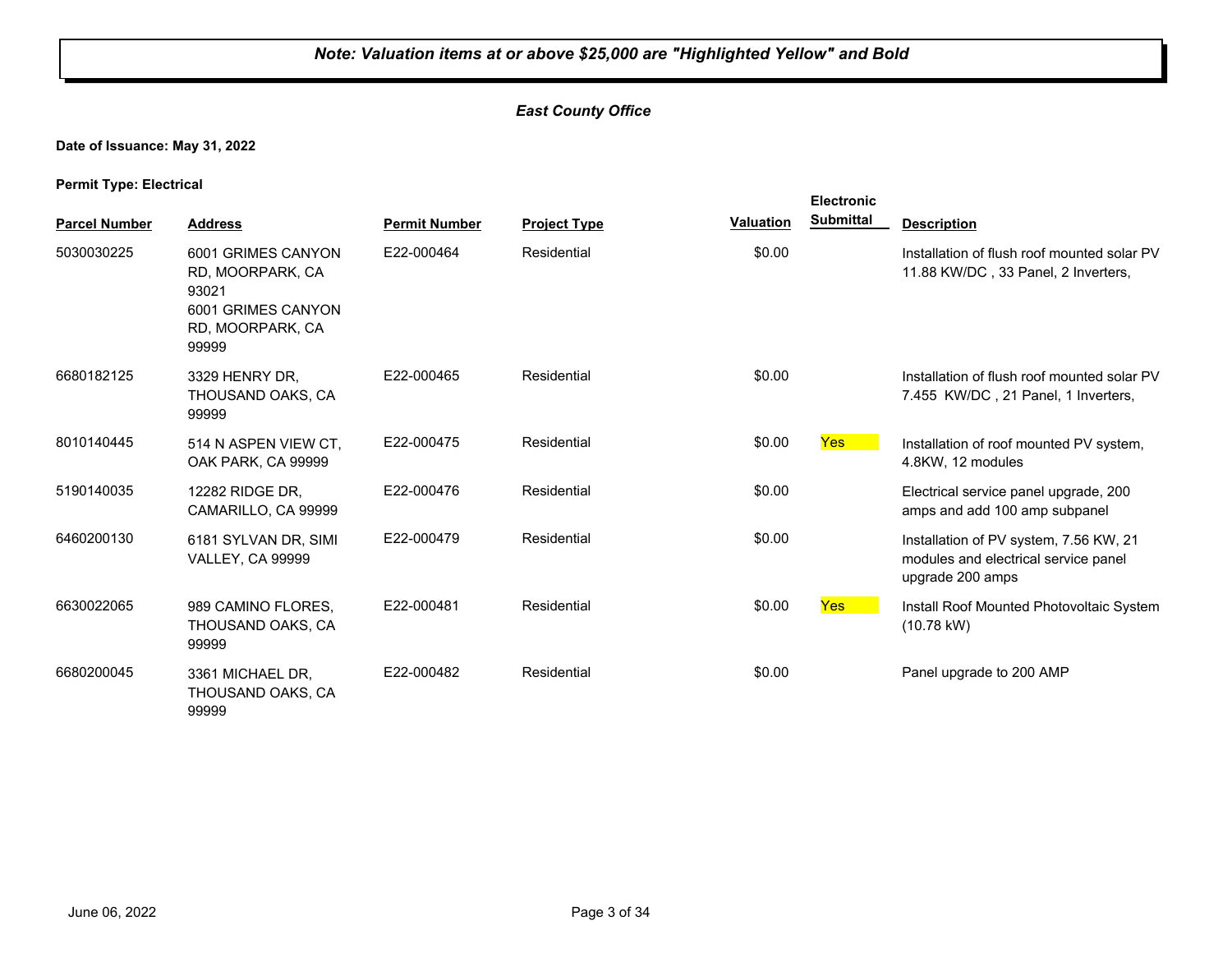## *East County Office*

**Date of Issuance: May 31, 2022**

**Permit Type: Mechanical**

| - -                  |                                           |                      |                     | <b>Electronic</b> |                  |                                                                                  |
|----------------------|-------------------------------------------|----------------------|---------------------|-------------------|------------------|----------------------------------------------------------------------------------|
| <b>Parcel Number</b> | <b>Address</b>                            | <b>Permit Number</b> | <b>Project Type</b> | <b>Valuation</b>  | <b>Submittal</b> | <b>Description</b>                                                               |
| 8010200195           | 631 OAK RUN TL 201,<br>OAK PARK, CA 99999 | M22-000126           | Residential         | \$0.00            |                  | Replace furnace, air handler and 2 ton<br>A/C, like for like, same location      |
| 8000212115           | 6617 E BAYBERRY ST,<br>OAK PARK, CA 99999 | M22-000127           | Residential         | \$0.00            |                  | Replace furnace, fan coil (attic) 4 ton A/C<br>(rear yard) and 1689 SF duct work |

#### **Permit Type: Plumbing**

| --                   |                                                |                      |                     |                  | <b>Electronic</b> |                                                   |
|----------------------|------------------------------------------------|----------------------|---------------------|------------------|-------------------|---------------------------------------------------|
| <b>Parcel Number</b> | <b>Address</b>                                 | <b>Permit Number</b> | <b>Project Type</b> | <b>Valuation</b> | <b>Submittal</b>  | <b>Description</b>                                |
| 6460091010           | 6148 BIRCH ST, SIMI<br><b>VALLEY, CA 99999</b> | P22-000135           | Residential         | \$0.00           |                   | Replace water heater in garage                    |
| 5500030135           | 10416 OATFIELD WY,<br>CAMARILLO, CA 99999      | P22-000136           | Residential         | \$0.00           | Yes               | Replace 50 gallon water heater, inside<br>garage. |

**Date of Issuance: June 01, 2022**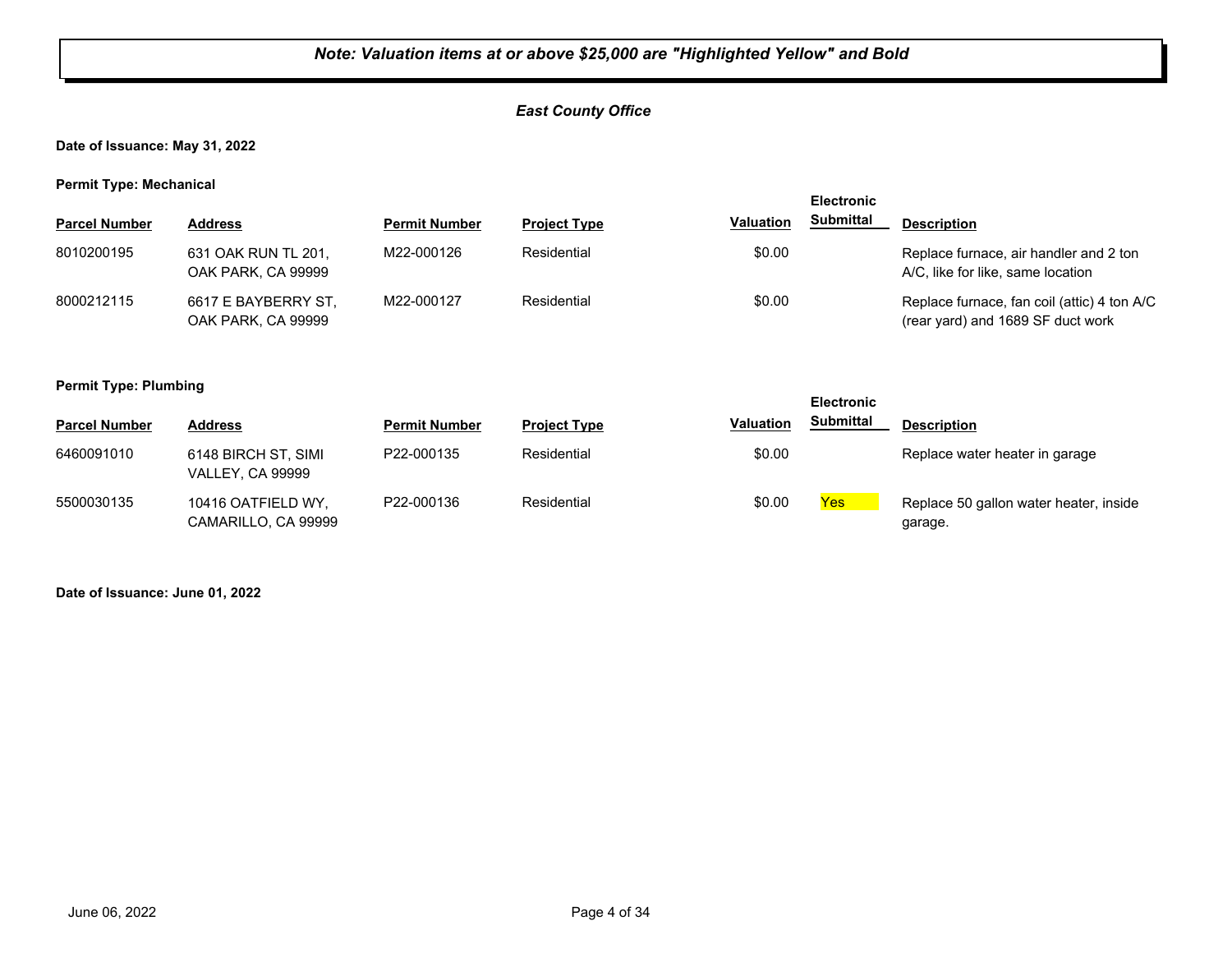## *East County Office*

**Date of Issuance: June 01, 2022**

| . .                  |                                               |                         |                               |                  | <b>Electronic</b> |                                                                                                                 |
|----------------------|-----------------------------------------------|-------------------------|-------------------------------|------------------|-------------------|-----------------------------------------------------------------------------------------------------------------|
| <b>Parcel Number</b> | <b>Address</b>                                | <b>Permit Number</b>    | <b>Project Type</b>           | <b>Valuation</b> | Submittal         | <b>Description</b>                                                                                              |
| 6850280745           | 4783 PARMA DR, OAK<br>PARK, CA 99999          | B22-000490              | <b>Residential Alteration</b> | \$40,800.00      |                   | Tile lift and reset on 4 unit building (8000<br>SF). Addresses to include 4783, 4787,<br>4791 and 4795 Parma Dr |
| 6850280785           | 4799 PARMA DR. OAK<br>PARK, CA 99999          | B <sub>22</sub> -000492 | <b>Residential Alteration</b> | \$30,600.00      |                   | Tile lift and reset 3 unit building (6000 SF)<br>Addresses to include 4799, 4803, and<br>4807 Parma Dr.         |
| 8000013055           | 67 N OAKLEAF AV, OAK<br><b>PARK, CA 99999</b> | B22-000494              | <b>Residential Alteration</b> | \$168.20         |                   | Replacing 82 SF Drywall and 36 SF<br>Insulation due to water damage                                             |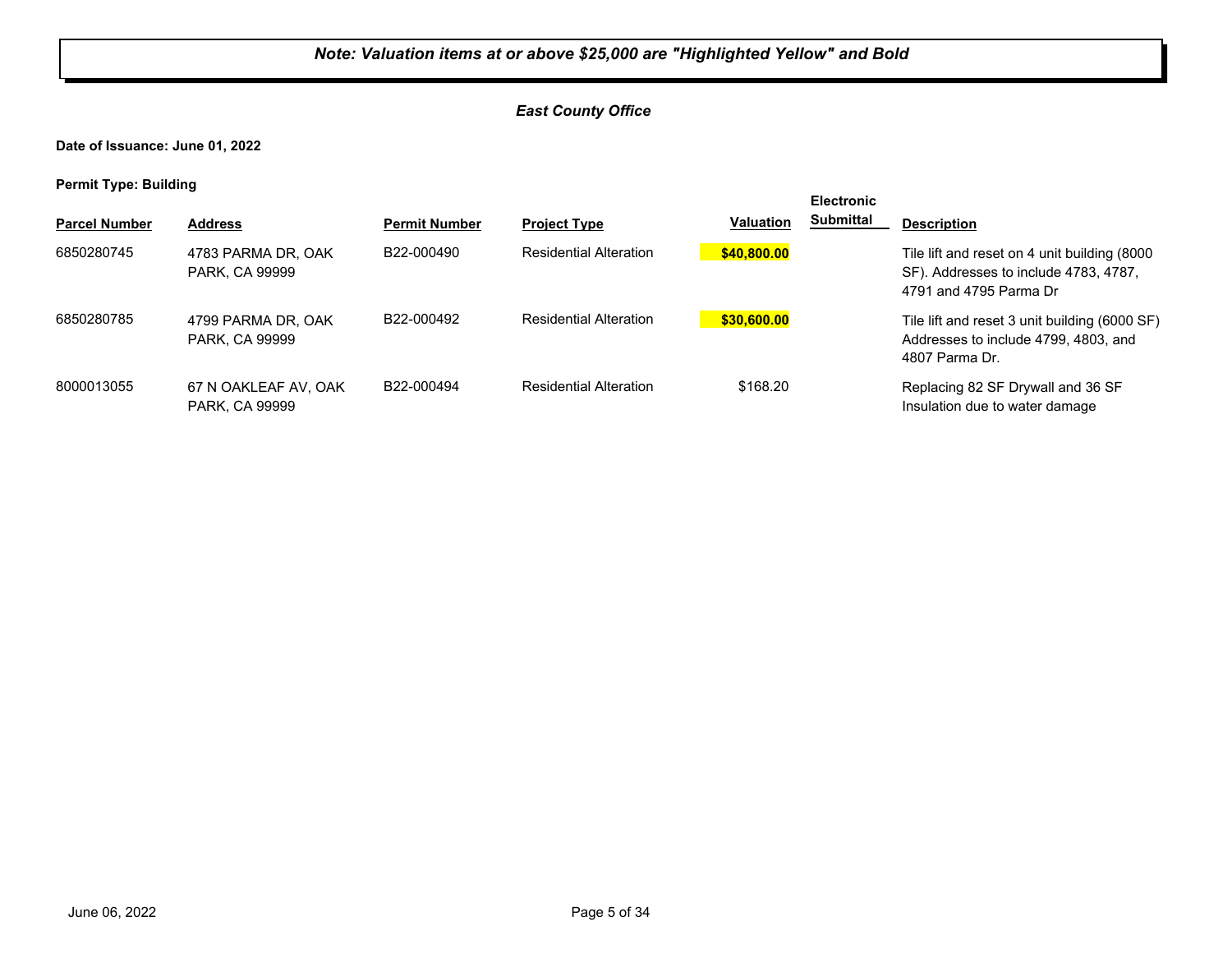## *East County Office*

**Date of Issuance: June 01, 2022**

**Permit Type: Combo**

|                      |                                                                                                                  |                      |                     |              | Electronic       |                                                                                                                                                                                                                                                                                                                     |
|----------------------|------------------------------------------------------------------------------------------------------------------|----------------------|---------------------|--------------|------------------|---------------------------------------------------------------------------------------------------------------------------------------------------------------------------------------------------------------------------------------------------------------------------------------------------------------------|
| <b>Parcel Number</b> | <b>Address</b>                                                                                                   | <b>Permit Number</b> | <b>Project Type</b> | Valuation    | <b>Submittal</b> | <b>Description</b>                                                                                                                                                                                                                                                                                                  |
| 6630184015           | 1090 CAMINO FLORES,<br>THOUSAND OAKS, CA<br>91360                                                                | C21-001275           | Residential         | \$5,376.00   | <b>Yes</b>       | New attached Patio Cover (320 SF) with<br>Electrical (12 receptacle, switch, light)<br>Reroof (320 SF)                                                                                                                                                                                                              |
| 6950130350           | 2418 S STAFFORD RD,<br>WESTLAKE VILLAGE, CA<br>91361<br>2418 S STAFFORD RD,<br>THOUSAND OAKS, CA<br>99999        | C22-000241           | Residential         | \$137,144.40 | <b>Yes</b>       | Remodel Kitchen 420 SF, Bathroom 100<br>SF, 1 FP, Living area 247 SF, New Patio<br>Cover 385 SF. and addition 687 SF<br>Includes electrical system fee 978 SF,<br>Mechanical system fee 978 SF, Plumbing<br>System fee 140 SF, 8 plumbing fixtures<br>and traps, Duct work 1733 SF, 12<br>receptacle, switch lights |
| 6950130350           | 2418 S STAFFORD RD,<br>THOUSAND OAKS, CA<br>99999<br>2418 S STAFFORD RD,<br><b>WESTLAKE VILLAGE, CA</b><br>91361 | C22-000242           | Residential         | \$11,082.30  | <b>Yes</b>       | Detached patio cover 460 SF with<br>fireplace . Includes E/P/M<br>4 receptacles, switches, lights and<br>underground conduit. 1 gas line and<br>fireplace flue                                                                                                                                                      |
| 6680303185           | 3160 GERALD DR,<br>THOUSAND OAKS, CA<br>99999                                                                    | C22-000283           | PoolSpa             | \$32,815.10  | <b>Yes</b>       | New Pool and Spa using VC Standard<br>Plans                                                                                                                                                                                                                                                                         |
| 8000321085           | 383 ALDER SPRINGS DR,<br>OAK PARK, CA 91377<br>383 ALDER SPRINGS DR,<br>OAK PARK, CA 99999                       | C22-000596           | Residential         | \$4,501.40   |                  | [3] Bathroom remodels total 142 SF<br>includes 18 electrical, 8 Plumbing fixtures<br>and 3 exhaust fans                                                                                                                                                                                                             |
| 8000014015           | 94 N OAKLEAF AV, OAK<br>PARK, CA 99999                                                                           | C22-000598           | Residential         | \$729.10     |                  | Replace 2 showers, shower pans, tile over<br>pans and shower walls, replace 5 inches<br>of waste pipe.                                                                                                                                                                                                              |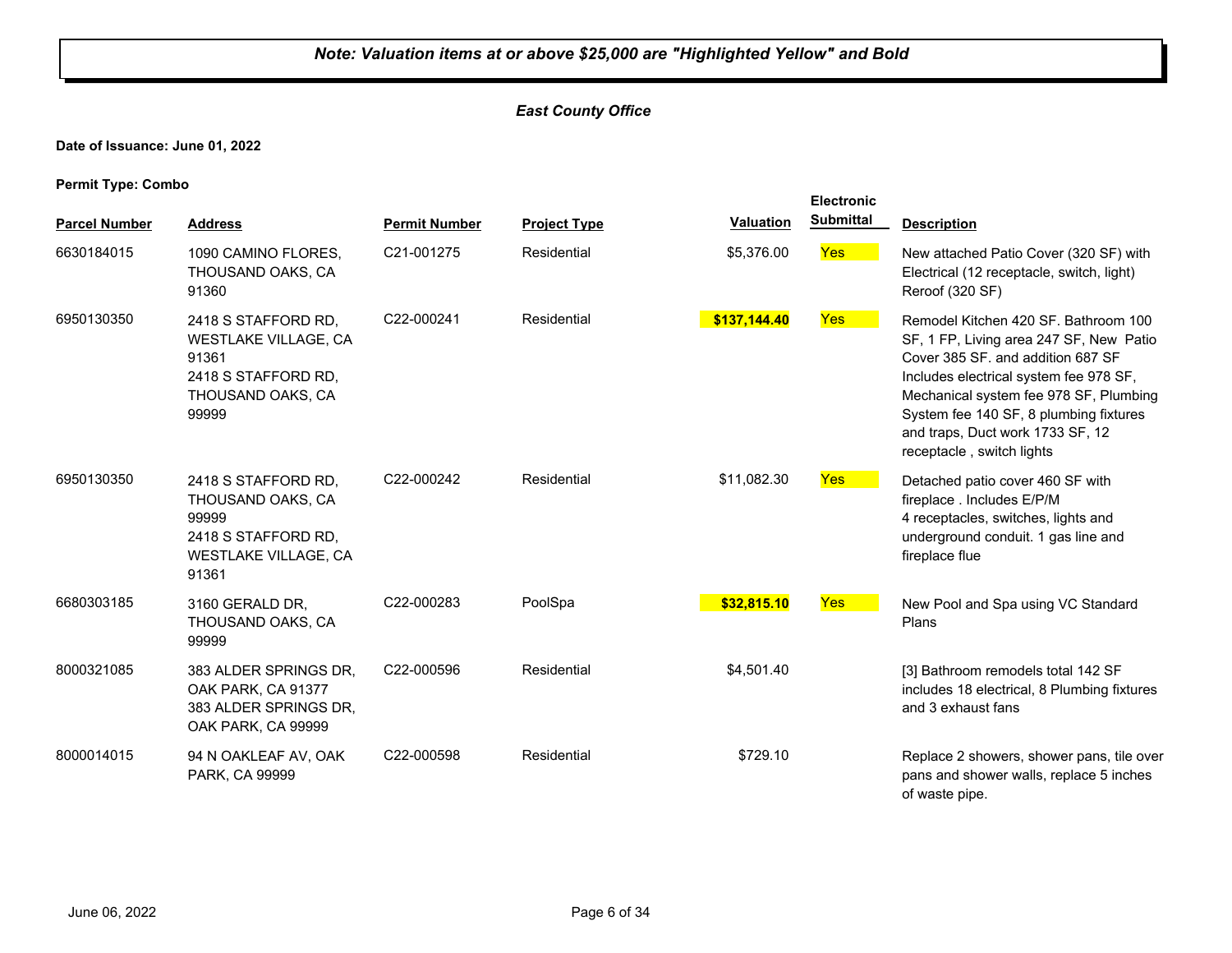## *East County Office*

#### **Date of Issuance: June 01, 2022**

**Permit Type: Mechanical**

| . .                  |                                          |                      |                     |           | <b>Electronic</b> |                                                        |  |
|----------------------|------------------------------------------|----------------------|---------------------|-----------|-------------------|--------------------------------------------------------|--|
| <b>Parcel Number</b> | Address                                  | <b>Permit Number</b> | <b>Project Type</b> | Valuation | Submittal         | <b>Description</b>                                     |  |
| 8010262115           | 1059 LAMBOURNE PL.<br>OAK PARK, CA 99999 | M22-000128           | Residential         | \$0.00    |                   | Replacement of 24,000 BTU mini-split<br>w/one overhead |  |

#### **Permit Type: Plumbing**

|                      |                                           |                      |                     |                  | ________         |                                                     |
|----------------------|-------------------------------------------|----------------------|---------------------|------------------|------------------|-----------------------------------------------------|
| <b>Parcel Number</b> | <b>Address</b>                            | <b>Permit Number</b> | <b>Project Type</b> | <b>Valuation</b> | <b>Submittal</b> | <b>Description</b>                                  |
| 8000121065           | 286 N SMOKETREE AV,<br>OAK PARK, CA 99999 | P22-000137           | Residential         | \$0.00           |                  | Replace approx. 5' of sewer line.                   |
| 8000212115           | 6617 E BAYBERRY ST,<br>OAK PARK, CA 99999 | P22-000138           | Residential         | \$0.00           |                  | Water heater replacement, same size and<br>location |

**Electronic** 

#### **Date of Issuance: June 02, 2022**

#### **Permit Type: Combo**

| . .                  |                                                                                         |                      |                     |                  | <b>Electronic</b> |                                                                                                    |
|----------------------|-----------------------------------------------------------------------------------------|----------------------|---------------------|------------------|-------------------|----------------------------------------------------------------------------------------------------|
| <b>Parcel Number</b> | <b>Address</b>                                                                          | <b>Permit Number</b> | <b>Project Type</b> | <b>Valuation</b> | <b>Submittal</b>  | <b>Description</b>                                                                                 |
| 6640130465           | 1630 ABBOTSBURY ST,<br>VENTURA COUNTY, CA<br>99999                                      | C22-000604           | Residential         | \$475.50         |                   | Remodel Bathroom (15 SF) remove tub<br>and replace with shower, (1) Res. Vent,<br>(3) Fixture/trap |
| 6850342175           | 253 ST CROIX CT, OAK<br>PARK, CA 91377<br>253 ST CROIX CT, OAK<br><b>PARK, CA 99999</b> | C22-000607           | Residential         | \$3.423.60       |                   | Master bathroom remodel SF includes<br>electrical, exhaust fan and plumbing<br>fixtures            |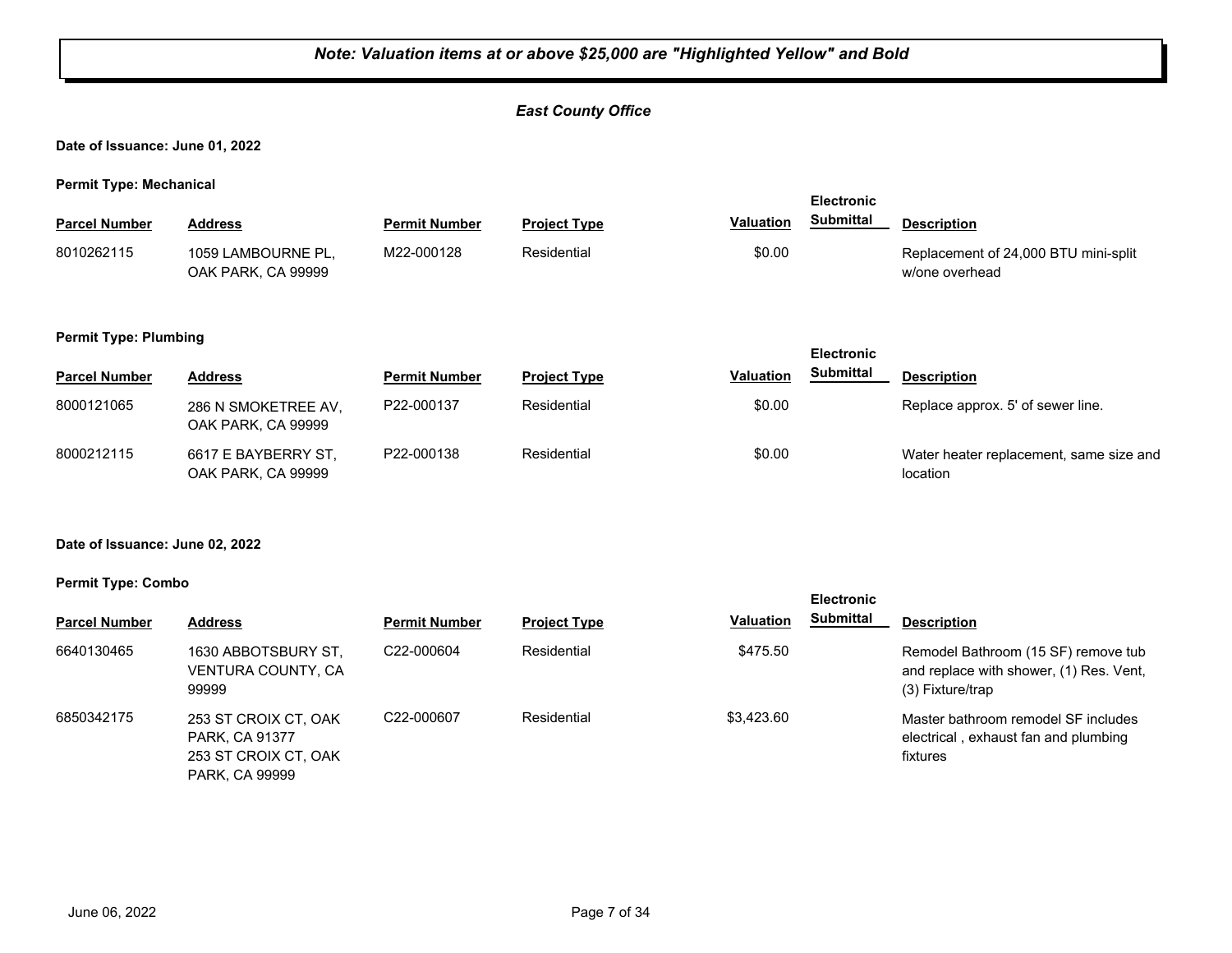## *East County Office*

**Date of Issuance: June 02, 2022**

**Permit Type: Electrical**

| . .                  |                                             |                      |                     |                  | <b>Electronic</b> |                                                                                                    |
|----------------------|---------------------------------------------|----------------------|---------------------|------------------|-------------------|----------------------------------------------------------------------------------------------------|
| <b>Parcel Number</b> | <b>Address</b>                              | <b>Permit Number</b> | <b>Project Type</b> | <b>Valuation</b> | <b>Submittal</b>  | <b>Description</b>                                                                                 |
| 5500100085           | 10517 SUMMERVIEW CR.<br>CAMARILLO, CA 99999 | E22-000234           | Residential         | \$0.00           |                   | Install Roof Mounted Photovoltaic System<br>(17.6 kW) and main service panel upgrade<br>to 200/225 |
| 1080162195           | 8260 WATERS RD,<br>MOORPARK, CA 93021       | E22-000282           | Residential         | \$0.00           | Yes               | Install Photovoltaic System Roof Mounted<br>(6.4 kW) and (2) 27 kW Battery Back-up                 |
| 8000363085           | 5096 EVANWOOD AV.<br>OAK PARK, CA 99999     | E22-000495           | Residential         | \$0.00           | <b>Yes</b>        | Roof mounted PV system, 6.38 KW and<br>15 panels                                                   |

**Electronic** 

#### **Permit Type: Mechanical**

| <b>Parcel Number</b> | <b>Address</b>                             | <b>Permit Number</b> | <b>Project Type</b> | <b>Valuation</b> | <b>Submittal</b> | <b>Description</b>       |
|----------------------|--------------------------------------------|----------------------|---------------------|------------------|------------------|--------------------------|
| 8000101155           | 22 LOCUST AV. OAK<br><b>PARK, CA 99999</b> | M22-000121           | Residential         | \$0.00           |                  | Replace 4 Ton AC and FAU |

#### **Date of Issuance: June 03, 2022**

|                      |                                            |                      |                        |            | <b>Electronic</b> |                                    |  |
|----------------------|--------------------------------------------|----------------------|------------------------|------------|-------------------|------------------------------------|--|
| <b>Parcel Number</b> | <b>Address</b>                             | <b>Permit Number</b> | <b>Project Type</b>    | Valuation  | Submittal         | <b>Description</b>                 |  |
| 8000211095           | 6529 E SMOKETREE AV.<br>OAK PARK, CA 99999 | B22-000501           | Residential Alteration | \$4,590.00 |                   | Reroof using comp shingles 2700 SF |  |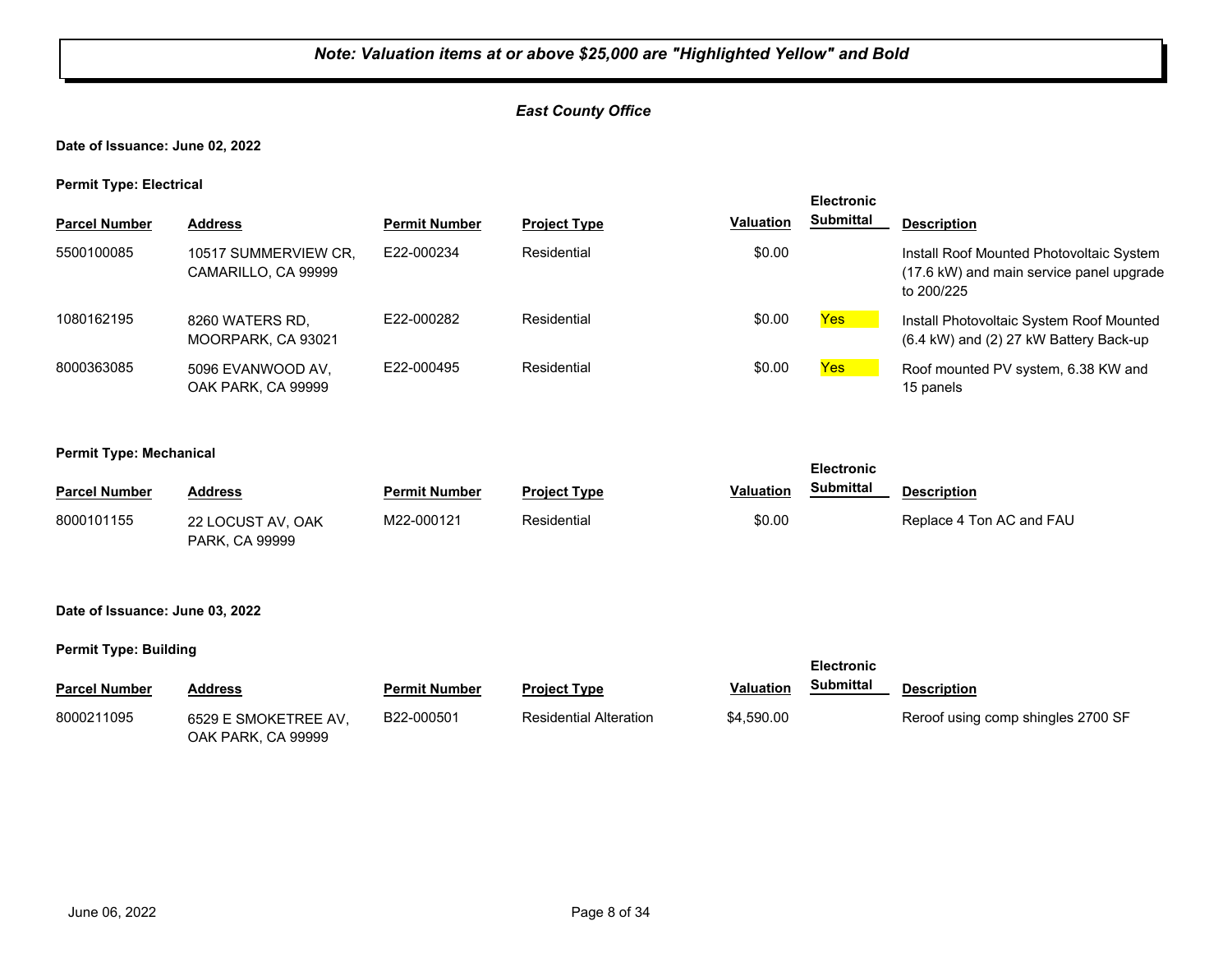#### *East County Office*

**Date of Issuance: June 03, 2022**

**Permit Type: Combo**

| . .<br><b>Parcel Number</b> | <b>Address</b>                                 | <b>Permit Number</b>    | <b>Project Type</b> | <b>Valuation</b> | <b>Electronic</b><br><b>Submittal</b> | <b>Description</b>                                                                                                                                                                                                                                |
|-----------------------------|------------------------------------------------|-------------------------|---------------------|------------------|---------------------------------------|---------------------------------------------------------------------------------------------------------------------------------------------------------------------------------------------------------------------------------------------------|
| 8000081105                  | 6603 E MAPLEGROVE<br>ST. OAK PARK, CA 91377    | C21-000949              | PoolSpa             | \$32,815.10      | <b>Yes</b>                            | New pool/spa                                                                                                                                                                                                                                      |
| 6730190375                  | 362 MC KNIGHT RD.<br>NEWBURY PARK, CA<br>91320 | C <sub>22</sub> -000074 | Residential         | \$44.801.50      | Yes                                   | Addition 282 SF remodel 76 SF, Reroof<br>162 SF, Replace stairs 44 SF, Stair railing<br>19 LF, Window replacement 53 SF, New<br>porch 18 SF, Interior wall 16 LF, skylight<br>Includes system fee electrical, and some<br>Plumbing and mechanical |
| 8010130235                  | 6764 PHEASANT LN, OAK<br>PARK, CA 99999        | C22-000610              | Residential         | \$3.170.00       |                                       | Remodel Kitchen 100 SF, (8)<br>Receptacle/switch/light and (1) fixture/trap                                                                                                                                                                       |

#### **Permit Type: Electrical**

|                      |                                                 |                      |                     |                  | <b>Electronic</b> |                                                       |
|----------------------|-------------------------------------------------|----------------------|---------------------|------------------|-------------------|-------------------------------------------------------|
| <b>Parcel Number</b> | <b>Address</b>                                  | <b>Permit Number</b> | <b>Project Type</b> | <b>Valuation</b> | <b>Submittal</b>  | <b>Description</b>                                    |
| 5000170285           | 15201 MIDDLE RANCH<br>RD, MOORPARK, CA<br>99999 | E22-000329           | Residential         | \$0.00           | <b>Yes</b>        | Install Roof Mounted Photovoltaic System<br>(6.000kW) |
|                      |                                                 |                      |                     |                  |                   | 5/13/22 Revision to include Inverter                  |

5/13/22- Revision to include Inverter changed to 7600H US. 40A backfed breaker is considered. need revised application once revised permit signed and paid then jc and plans can be released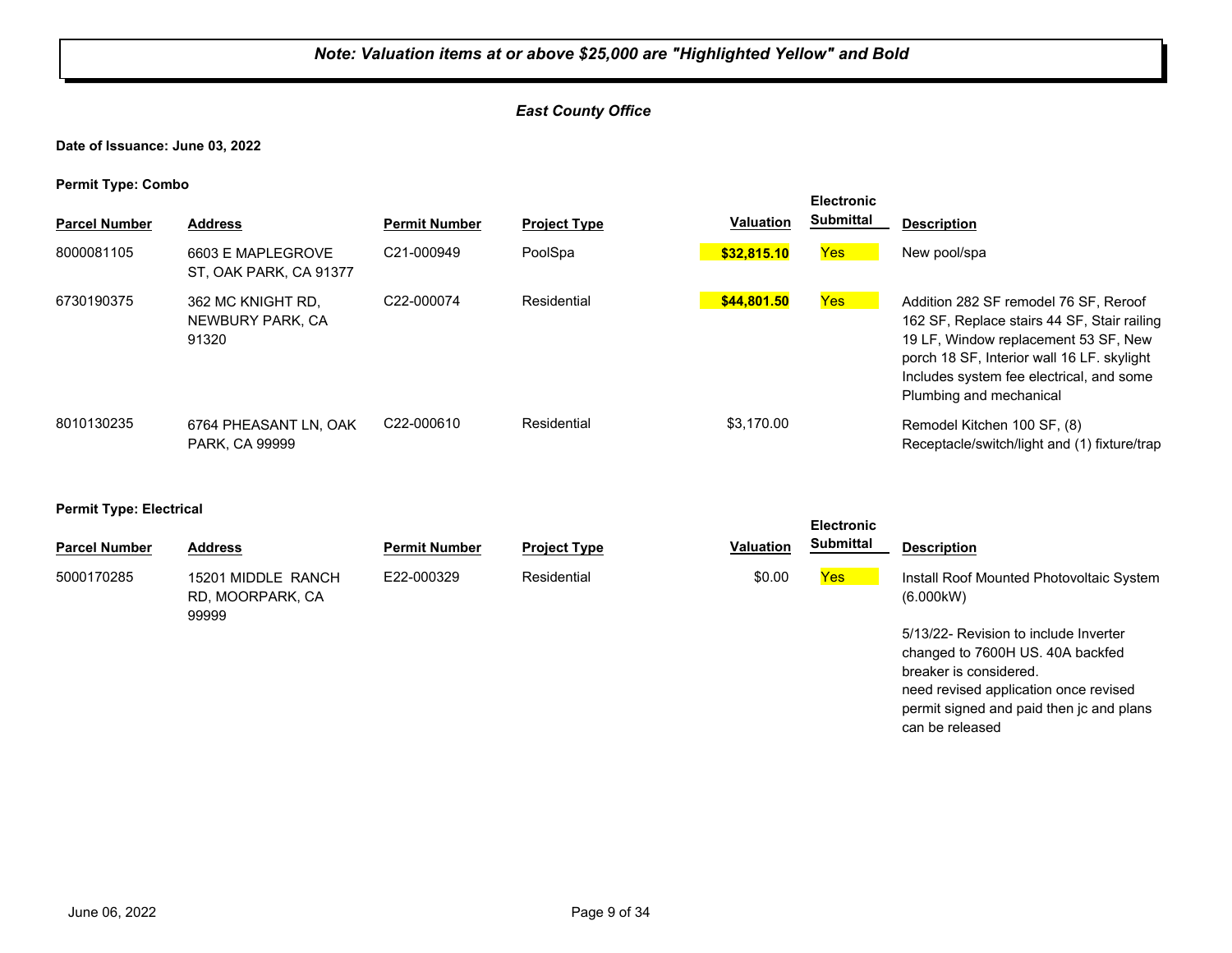| Note: Valuation items at or above \$25,000 are "Highlighted Yellow" and Bold |                                           |                      |                                                     |                  |                                       |                                                           |  |
|------------------------------------------------------------------------------|-------------------------------------------|----------------------|-----------------------------------------------------|------------------|---------------------------------------|-----------------------------------------------------------|--|
|                                                                              |                                           |                      | <b>East County Office</b>                           |                  |                                       |                                                           |  |
| Date of Issuance: June 03, 2022                                              |                                           |                      |                                                     |                  |                                       |                                                           |  |
| <b>Permit Type: Plumbing</b>                                                 |                                           |                      |                                                     |                  |                                       |                                                           |  |
| <b>Parcel Number</b>                                                         | <b>Address</b>                            | <b>Permit Number</b> | <b>Project Type</b>                                 | <b>Valuation</b> | <b>Electronic</b><br><b>Submittal</b> | <b>Description</b>                                        |  |
| 8000061225                                                                   | 6333 E BAYBERRY ST,<br>OAK PARK, CA 99999 | P22-000102           | Residential                                         | \$0.00           | Yes                                   | Replace 50 gallon water heater same<br>location in garage |  |
|                                                                              |                                           |                      | East County Office Valuation Subtotal: \$472,471.50 |                  |                                       |                                                           |  |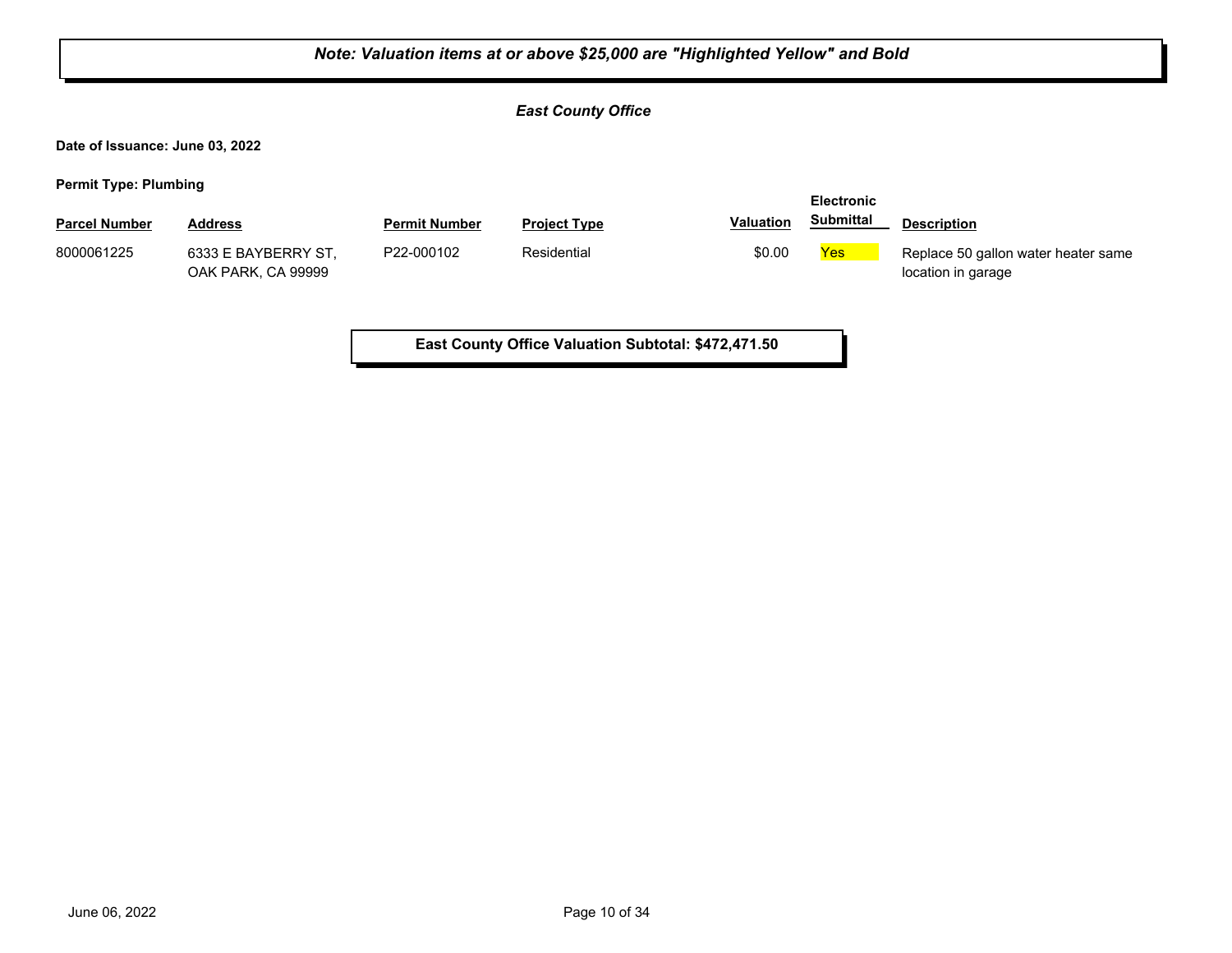#### *West County Office* **Date of Issuance: May 31, 2022 Permit Type: Building Parcel Number Address <b>Permit Number Project Type Valuation Submittal Description Electronic Submittal** 161 MC KEE ST, VENTURA, CA 99999 B22-000488 Residential Alteration \$3,400.00 **Yes** Re-roof using comp shingles, over house and garage, 2000 sf 0630172295 161 MC KEE ST. B22-000488 Residential Alteration **Permit Type: Combo Parcel Number Address Permit Number Project Type Valuation Description Electronic Submittal** 0600230035 1105 CASITAS VISTA RD, C21-000510 Residential <mark> \$205,629.60</mark> <mark>Yes</mark> VENTURA, CA 93001 C21-000510 Residential **\$205,629.60** Construct 1,269 sq. ft. addition to existing dwelling, 201 sq. ft. interior remodel to kitchen, 168 sq. ft. interior remodel to convert bedroom in family room, 315 sq. ft. of new porch area to include accessible ramps, 455 sq. ft. carport and 501 sq. ft. porte cochere 2320052010 4526 E HUENEME RD, C22-000308 Commercial \$19,219.70 <mark>Yes</mark> OXNARD, CA 99999 C22-000308 Commercial \$19,219.70 Yes Modifications to an existing cell site tower: remove (3) antennas, add (9) antennas, remove (12) Sprint RRHs and all Sprint feedlines, install (6) radios, install (3) hybrid cables, install (4) enclosures, install (1) battery cabinet, remove (2) sprint equipment cabinets, remove all unused equipment. See T-1 of plans for more work and all details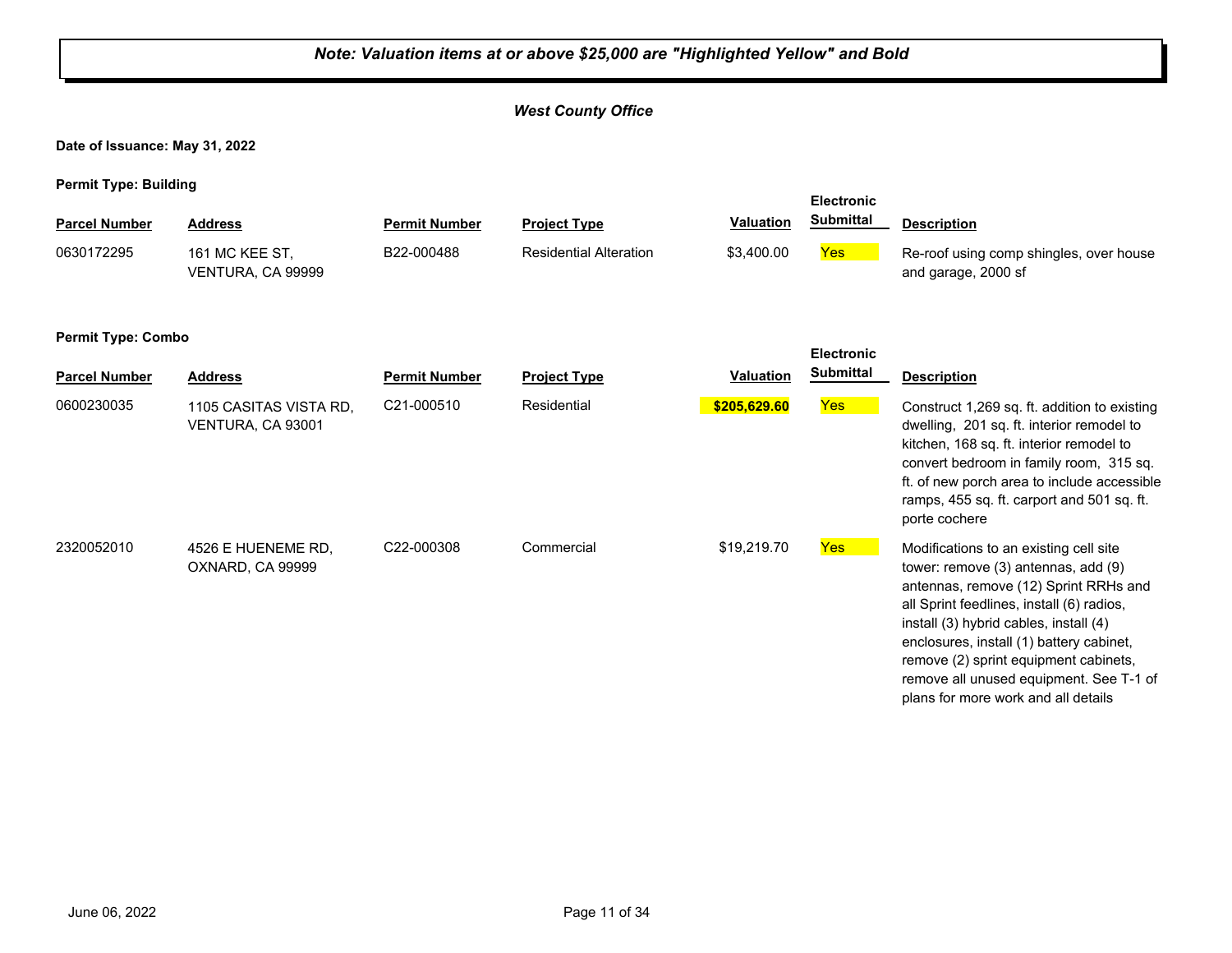## *West County Office*

**Date of Issuance: May 31, 2022**

**Permit Type: Electrical**

| <b>Parcel Number</b> | <b>Address</b>                               | <b>Permit Number</b> | <b>Project Type</b> | <b>Valuation</b> | <b>Submittal</b> | <b>Description</b>                                                                                                                                                                                                                                                     |
|----------------------|----------------------------------------------|----------------------|---------------------|------------------|------------------|------------------------------------------------------------------------------------------------------------------------------------------------------------------------------------------------------------------------------------------------------------------------|
| 0180182235           | 1206 FERRARA DR, OJAI,<br>CA 99999           | E22-000294           | Residential         | \$0.00           | Yes              | Install roof mounted solar PV 13.6KW with<br>34 panels. Installing 16 modules to main<br>residence and 18 modules to detached<br>garage. Installation will include approx.<br>100LF underground conduit, and a<br>200amp service panel. Install 2 tesla<br>powerwalls. |
| 0600410405           | 3692 W PACIFIC COAST<br>HY, RINCON, CA 99999 | E22-000466           | Residential         | \$0.00           | Yes              | Installation of roof mounted PV system,<br>4.42 KW, 13 panels                                                                                                                                                                                                          |
| 0340230065           | 10540 ENCINO DR, OJAI,<br>CA 99999           | E22-000472           | Residential         | \$0.00           | Yes              | Roof mounted photo voltaic system: 7.2<br>kW.                                                                                                                                                                                                                          |
| 0400080060           | 7944 PINEGROVE RD.<br>SANTA PAULA, CA 99999  | E22-000474           | Residential         | \$0.00           | Yes <sup>1</sup> | Installation of roof mounted photo voltaic<br>system: 9.62 kW                                                                                                                                                                                                          |
|                      |                                              |                      |                     |                  |                  |                                                                                                                                                                                                                                                                        |

**Permit Type: Plumbing**

| <b>Parcel Number</b> | <b>Address</b>                       | <b>Permit Number</b> | <b>Project Type</b> | Valuation | Submittal | <b>Description</b>                                 |
|----------------------|--------------------------------------|----------------------|---------------------|-----------|-----------|----------------------------------------------------|
| 0170202130           | 402 PADRE JUAN AV.<br>OJAI. CA 93023 | P22-000113           | Residential         | \$0.00    | Yes       | REPLACE 40 GALLON WATER HEATER<br>- OUTSIDE CLOSET |

**Electronic** 

**Date of Issuance: June 01, 2022**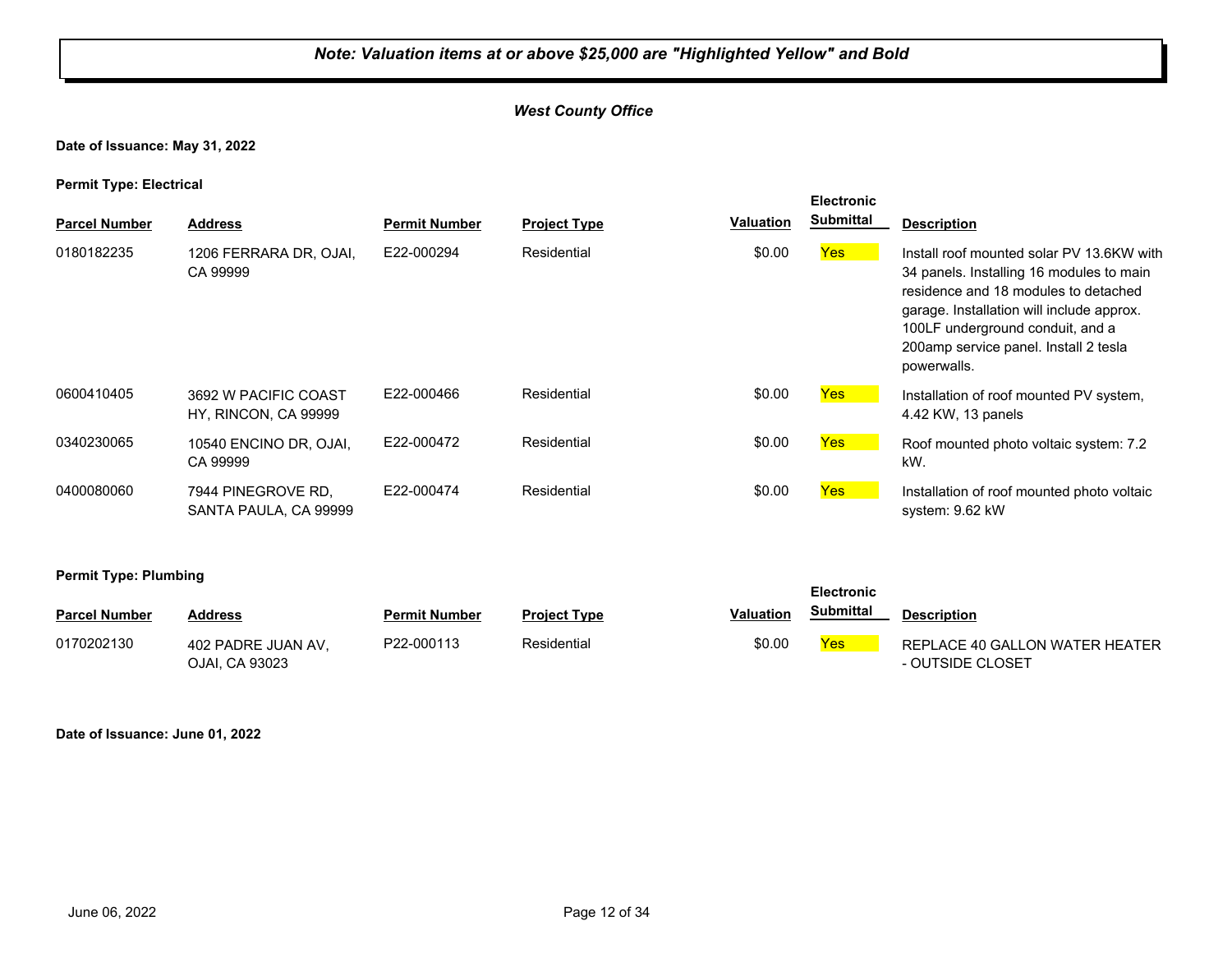## *West County Office*

**Date of Issuance: June 01, 2022**

|                      |                                                             |                      |                               |                  | Electronic       |                                                                                                                                                                                                              |
|----------------------|-------------------------------------------------------------|----------------------|-------------------------------|------------------|------------------|--------------------------------------------------------------------------------------------------------------------------------------------------------------------------------------------------------------|
| <b>Parcel Number</b> | <b>Address</b>                                              | <b>Permit Number</b> | <b>Project Type</b>           | <b>Valuation</b> | <b>Submittal</b> | <b>Description</b>                                                                                                                                                                                           |
| 0170131290           | 619 W EL ROBLAR DR,<br>OJAI, CA 93023                       | B21-001064           | <b>Residential Alteration</b> | \$17,052.00      |                  | Remove and Reroof 1,960 sq. ft. of light<br>weight metal roofing on Building "A"<br>*Revised to add, 3920 SF of 1/2" plywood<br>and 1960 SF of roof insulation                                               |
| 0170131290           | 619 W EL ROBLAR DR,<br>OJAI, CA 93023                       | B21-001065           | Commercial                    | \$4,289.10       |                  | Remove and Reroof 493sq. ft. Building "B"<br>with new metal roof<br>*Revised 6/1/22 to add 986 SF of plywood<br>and 493 SF of insulation                                                                     |
| 0170131290           | 619 W EL ROBLAR DR,<br>OJAI, CA 93023                       | B21-001066           | Commercial                    | \$22,847.00      |                  | Remove and Reroof 3685 sq. ft. of PVC<br>roofing material on Building "C"<br>*Revised 6/1/22, to add 7370 SF of<br>plywood and 3685 SF of roof insulation                                                    |
| 0170131290           | 619 W EL ROBLAR DR,<br>OJAI, CA 93023                       | B21-001067           | Commercial                    | \$6,547.20       |                  | Remove and Reroof 1,056 sq. ft. of PVC<br>roofing material on Building "D"<br>5/06/2022 - change roofing material to<br>comp shingles<br>6/01/22, Revised 6/1/22 to add 2112 SF<br>and 1056 SF of insulation |
| 0290010485           | 1282 CARNE RD, OJAI,<br>CA 99999                            | B22-000408           | <b>Residential Alteration</b> | \$2,090.00       |                  | tear off reroof flat 1,100 of polyfresko torch                                                                                                                                                               |
| 1470023200           | 4962 PERRY WY.<br>OXNARD, CA 99999                          | B22-000454           | <b>Residential Alteration</b> | \$4,815.00       |                  | Reroof house, 2750 SF, remove existing<br>and install composition shingles.<br>5/31/2022 REVISION: replacement of 100<br>sq ft of sheading.                                                                  |
| 1070080110           | <b>15900 SOUTH MOUNTAIN</b><br>RD, SANTA PAULA, CA<br>99999 | B22-000491           | <b>Residential Alteration</b> | \$11,900.00      |                  | Re roof house and attached garage using<br>comp shingles. 7,000 sq ft.                                                                                                                                       |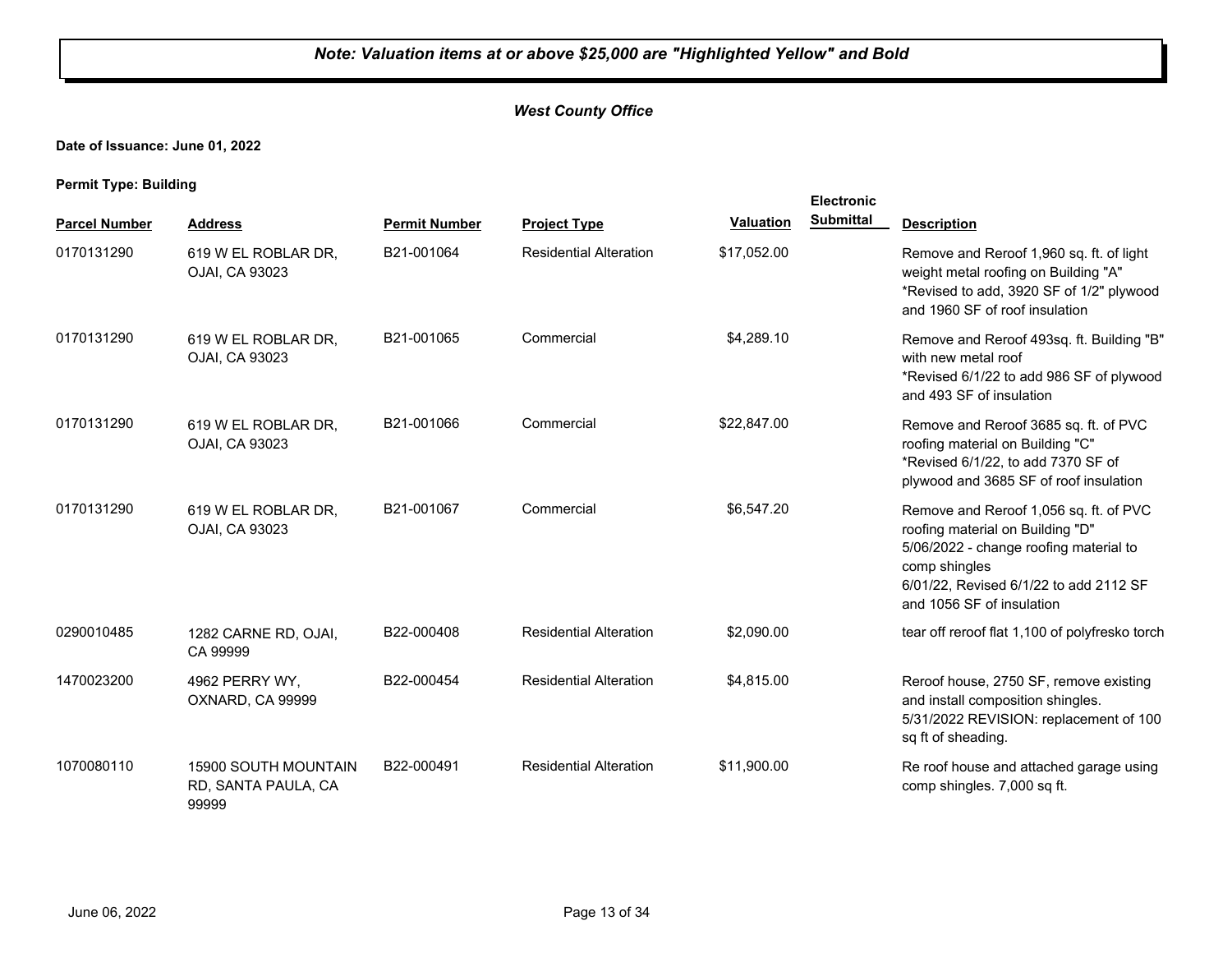#### *Note: Valuation items at or above \$25,000 are "Highlighted Yellow" and Bold West County Office* **Date of Issuance: June 01, 2022 Permit Type: Building Parcel Number Address <b>Permit Number Project Type Valuation Submittal Description Electronic Submittal** 1393 SHIPPEE LN, OJAI, CA 99999 B22-000493 Demo **bemo** \$0.00 demo permit of unpermitted electrical work and reduction of storage structure in order to abate violation CV20-0264 permit will expire 30 days from issuance date 0290010620 **Permit Type: Combo Parcel Number Address Permit Number Project Type Valuation Description Electronic Submittal** 4255 W GONZALES RD, OXNARD, CA 93036 1380190490 4255 W GONZALES RD. C21-000539 Agricultural \$0.00 Yes ATF-Installation of boiler in greenhouse **Permit Type: Electrical Parcel Number Address <b>Permit Number Project Type Valuation Submittal Description Electronic Submittal** 1530150025 150 ALOSTA DR, E22-000483 Residential \$0.00 <mark>Yes</mark> CAMARILLO, CA 99999 E22-000483 Residential **Residential Residential Residential** \$0.00 **Yes** Installation of roof mounted photovoltaic system: 3.40 kW 1440021285 3431 MINNA ST, OXNARD, E22-000484 Residential \$0.00 <mark>Yes</mark> CA 99999 E22-000484 Residential **Residential Residential Residential** \$0.00 **Yes** Installation of roof mounted photovoltaic system: 4.320 kW. 1610102040 3342 WEST ST, E22-000485 Residential \$0.00 <mark>Yes</mark> CAMARILLO, CA 99999 E22-000485 Residential **Residential 50.00 Yes** Installation of roof mounted photovoltaic system: 3.83 KW and 9 panels 0350230075 4704 VENTURA AV, E22-000489 Residential \$0.00 <mark>Yes</mark> VENTURA, CA 99999 E22-000489 Residential **Residential** \$0.00 **Yes** 8.7 kw ac solar roof mounted pv system, 400 main service panel upgrade

#### **Date of Issuance: June 02, 2022**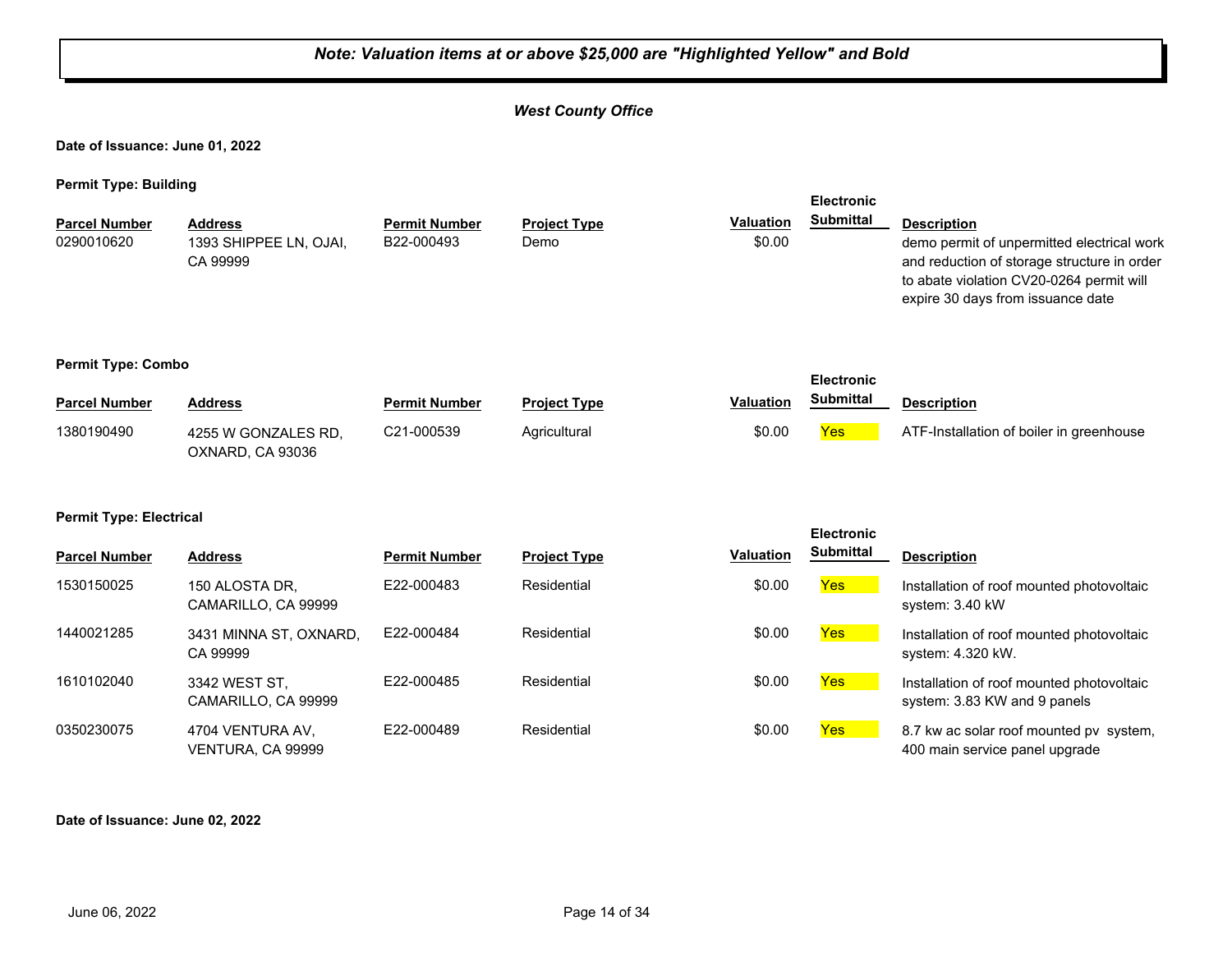## *West County Office*

**Date of Issuance: June 02, 2022**

**Permit Type: Building**

| .                    | . .                                 |                      |                               |            | <b>Electronic</b> |                                                                                           |
|----------------------|-------------------------------------|----------------------|-------------------------------|------------|-------------------|-------------------------------------------------------------------------------------------|
| <b>Parcel Number</b> | <b>Address</b>                      | <b>Permit Number</b> | <b>Project Type</b>           | Valuation  | <b>Submittal</b>  | <b>Description</b>                                                                        |
| 0170221100           | 172 EL CAMINO DR, OJAI,<br>CA 99999 | B22-000260           | <b>Residential Alteration</b> | \$1.220.00 | Yes               | Foundation repair with Ram Jack Steel<br>Piers.1,658sf home                               |
| 0170203050           | 430 S PUEBLO AV, OJAI,<br>CA 99999  | B22-000497           | <b>Residential Alteration</b> | \$4.760.00 |                   | tear off 1 layer comp shingles on house<br>and garage 2800sf install new comp<br>shingles |

#### **Permit Type: Combo**

| <b>Parcel Number</b> | <b>Address</b>                                                                                 | <b>Permit Number</b>    | <b>Project Type</b> | <b>Valuation</b> | <b>Electronic</b><br><b>Submittal</b> | <b>Description</b>                                                                       |
|----------------------|------------------------------------------------------------------------------------------------|-------------------------|---------------------|------------------|---------------------------------------|------------------------------------------------------------------------------------------|
| 0080170410           | 8077 BUENA FORTUNA.<br>VENTURA, CA 93001<br>8073 BUENA FORTUNA<br>ST. CARPINTERIA, CA<br>93013 | C <sub>21</sub> -000193 | <b>NSFR</b>         | \$46,170.80      | <b>Yes</b>                            | new adu 338 sqft attached to main<br>residence                                           |
| 0610034050           | 133 MOUNTAIN VIEW ST.<br>OAK VIEW. CA 93022                                                    | C21-001348              | Residential         | \$20,592.00      | Yes                                   | Demolish existing 388.1 square foot<br>carport and build a new 528 square foot<br>garage |
| 1440053185           | 1044 WILL AV, OXNARD,<br>CA 99999                                                              | C22-000271              | Residential         | \$0.00           | <b>Yes</b>                            | new 5-zone ductless mini split system<br>new 220 <sub>v</sub>                            |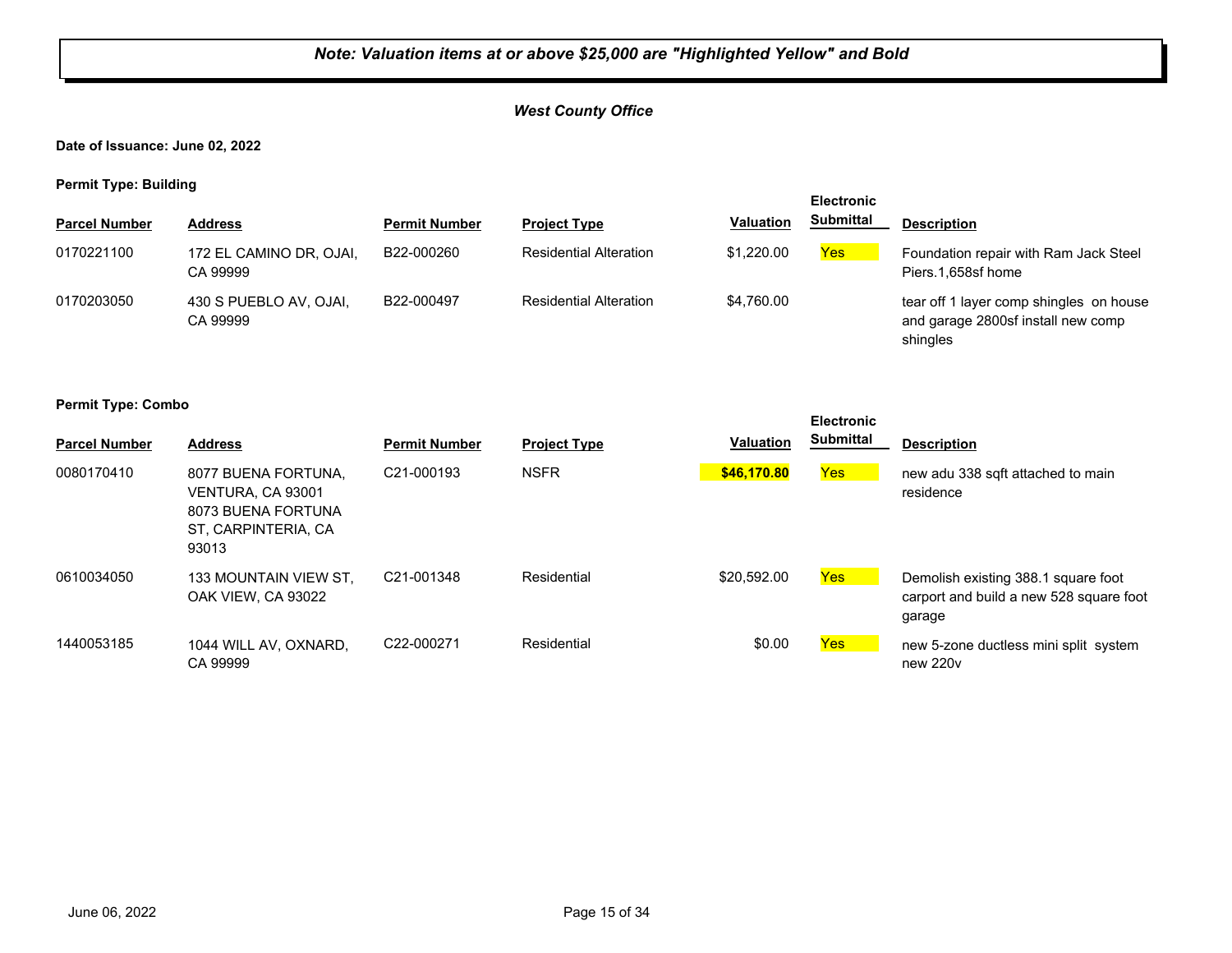## *West County Office*

**Date of Issuance: June 02, 2022**

**Permit Type: Electrical**

|                      |                                      |                      |                     |                  | <b>Electronic</b> |                                                                                                                             |
|----------------------|--------------------------------------|----------------------|---------------------|------------------|-------------------|-----------------------------------------------------------------------------------------------------------------------------|
| <b>Parcel Number</b> | <b>Address</b>                       | <b>Permit Number</b> | <b>Project Type</b> | <b>Valuation</b> | Submittal         | <b>Description</b>                                                                                                          |
| 0430010265           | 2745 GRAND AV.<br>FILLMORE, CA 93015 | E22-000128           | Residential         | \$0.00           | Yes               | Roof Mounted Photovoltaic System (19.2)<br>kW) 13.5 kwh ess 200 a internal load<br>center 48 panels and (1) Battery Back-up |

**Date of Issuance: June 03, 2022**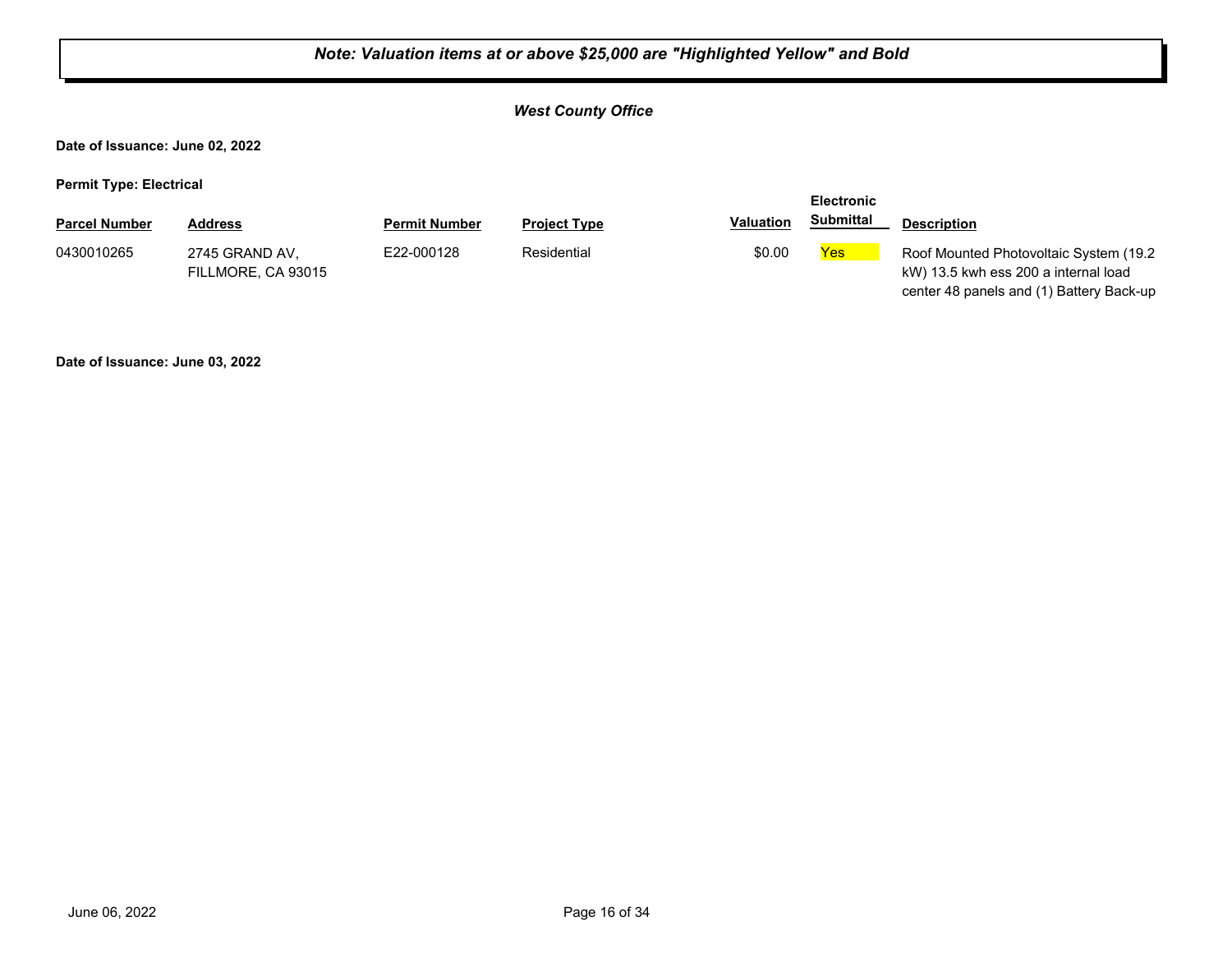*West County Office*

**Date of Issuance: June 03, 2022**

**Permit Type: Building**

**Parcel Number Address Permit Number Project Type Valuation Submittal Description** 

**Electronic Submittal**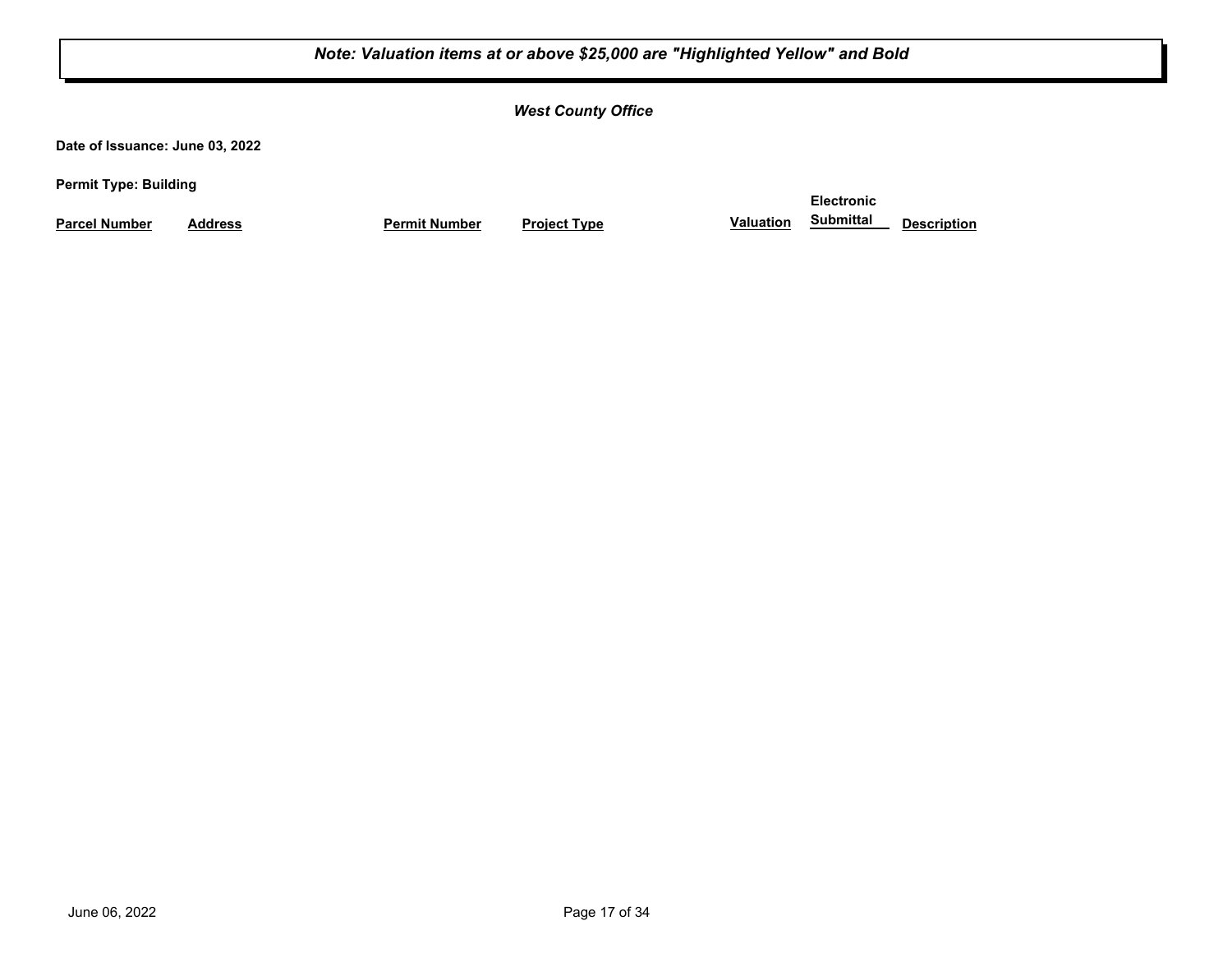**Electronic** 

## *West County Office*

**Date of Issuance: June 03, 2022**

| <b>Parcel Number</b> | <b>Address</b>       | <b>Permit Number</b> | <b>Project Type</b>           | <b>Valuation</b> | <b>Submittal</b> | <b>Description</b>                        |
|----------------------|----------------------|----------------------|-------------------------------|------------------|------------------|-------------------------------------------|
| 7000230025           | 11854 E STARFISH LN, | B22-000361           | <b>Residential Alteration</b> | \$20,266.00      |                  | Re-roof 7800 sq ft with built up roofing. |
|                      | MALIBU, CA 90265     |                      |                               |                  |                  | Replace 7 skylights                       |
|                      | 11854 E STARFISH LN, |                      |                               |                  |                  | BUILDING 1 - 11854, 11856, 11858,         |
|                      | MALIBU, CA 99999     |                      |                               |                  |                  | 11860, 11862, 11866, 11868, 11872,        |
|                      | 11856 E STARFISH LN, |                      |                               |                  |                  | 11874, 11876, 11880, 11882 E.             |
|                      | MALIBU, CA 90265     |                      |                               |                  |                  | <b>STARFISH LN</b>                        |
|                      | 11856 E STARFISH LN, |                      |                               |                  |                  |                                           |
|                      | MALIBU, CA 99999     |                      |                               |                  |                  |                                           |
|                      | 11858 STARFISH LN,   |                      |                               |                  |                  |                                           |
|                      | MALIBU, CA 90265     |                      |                               |                  |                  |                                           |
|                      | 11858 STARFISH LN,   |                      |                               |                  |                  |                                           |
|                      | MALIBU, CA 99999     |                      |                               |                  |                  |                                           |
|                      | 11860 E STARFISH LN, |                      |                               |                  |                  |                                           |
|                      | MALIBU, CA 90265     |                      |                               |                  |                  |                                           |
|                      | 11860 E STARFISH LN, |                      |                               |                  |                  |                                           |
|                      | MALIBU, CA 99999     |                      |                               |                  |                  |                                           |
|                      | 11862 STARFISH LN,   |                      |                               |                  |                  |                                           |
|                      | MALIBU, CA 90265     |                      |                               |                  |                  |                                           |
|                      | 11862 STARFISH LN,   |                      |                               |                  |                  |                                           |
|                      | MALIBU, CA 99999     |                      |                               |                  |                  |                                           |
|                      | 11866 STARFISH LN,   |                      |                               |                  |                  |                                           |
|                      | MALIBU, CA 90265     |                      |                               |                  |                  |                                           |
|                      | 11866 STARFISH LN,   |                      |                               |                  |                  |                                           |
|                      | MALIBU, CA 99999     |                      |                               |                  |                  |                                           |
|                      | 11868 STARFISH LN,   |                      |                               |                  |                  |                                           |
|                      | MALIBU, CA 90265     |                      |                               |                  |                  |                                           |
|                      | 11868 STARFISH LN,   |                      |                               |                  |                  |                                           |
|                      | MALIBU, CA 99999     |                      |                               |                  |                  |                                           |
|                      | 11872 STARFISH LN,   |                      |                               |                  |                  |                                           |
|                      | MALIBU, CA 90265     |                      |                               |                  |                  |                                           |
|                      | 11872 STARFISH LN,   |                      |                               |                  |                  |                                           |
|                      | MALIBU, CA 99999     |                      |                               |                  |                  |                                           |
|                      | 11874 STARFISH LN,   |                      |                               |                  |                  |                                           |
|                      | MALIBU, CA 90265     |                      |                               |                  |                  |                                           |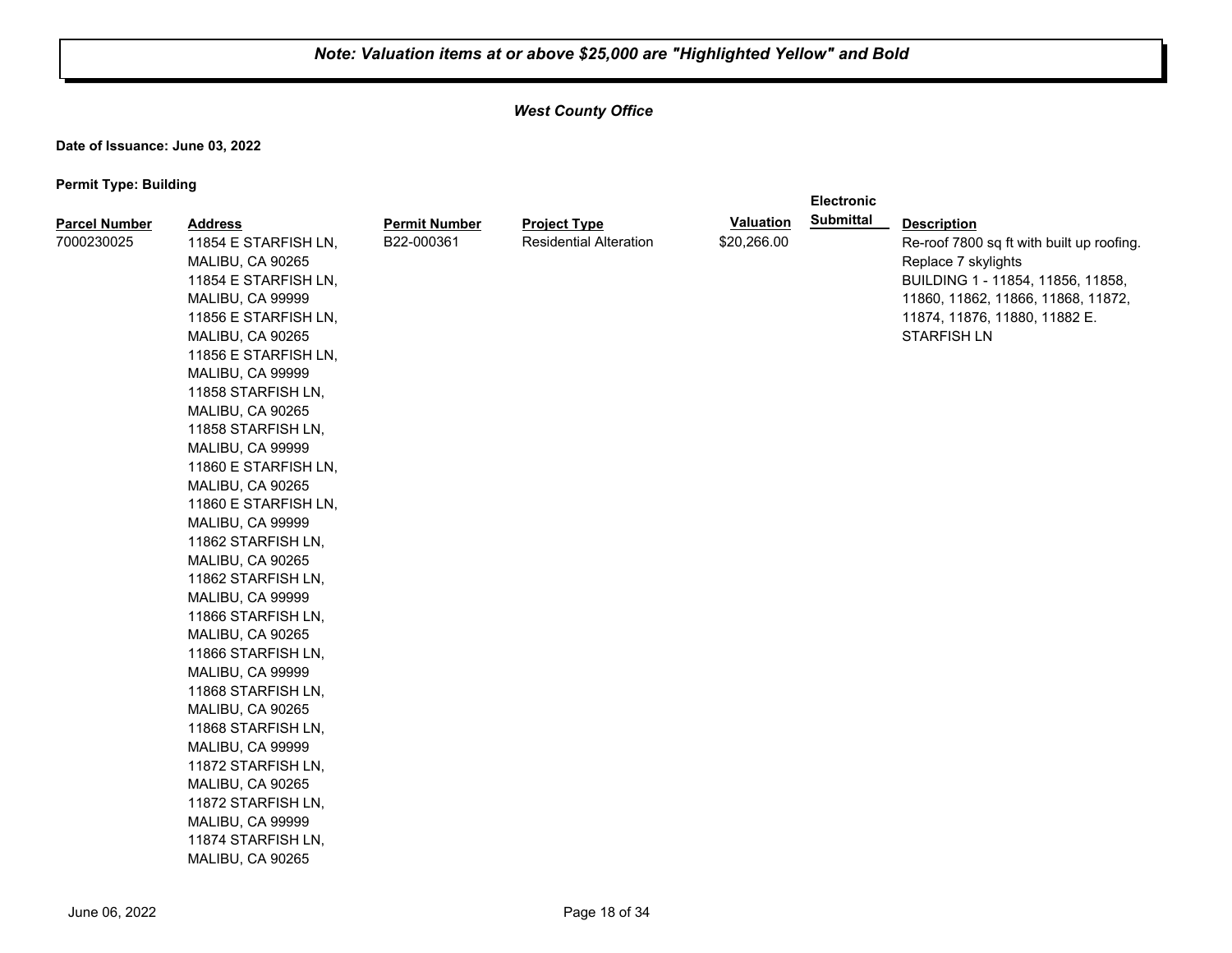## *West County Office*

**Date of Issuance: June 03, 2022**

| . .                  |                    |                      |                     |           | <b>Electronic</b> |                    |
|----------------------|--------------------|----------------------|---------------------|-----------|-------------------|--------------------|
| <b>Parcel Number</b> | <b>Address</b>     | <b>Permit Number</b> | <b>Project Type</b> | Valuation | <b>Submittal</b>  | <b>Description</b> |
|                      | 11874 STARFISH LN, |                      |                     |           |                   |                    |
|                      | MALIBU, CA 99999   |                      |                     |           |                   |                    |
|                      | 11876 STARFISH LN. |                      |                     |           |                   |                    |
|                      | MALIBU, CA 90265   |                      |                     |           |                   |                    |
|                      | 11876 STARFISH LN. |                      |                     |           |                   |                    |
|                      | MALIBU, CA 99999   |                      |                     |           |                   |                    |
|                      | 11880 STARFISH LN. |                      |                     |           |                   |                    |
|                      | MALIBU, CA 90265   |                      |                     |           |                   |                    |
|                      | 11880 STARFISH LN, |                      |                     |           |                   |                    |
|                      | MALIBU, CA 99999   |                      |                     |           |                   |                    |
|                      | 11882 STARFISH LN, |                      |                     |           |                   |                    |
|                      | MALIBU, CA 90265   |                      |                     |           |                   |                    |
|                      | 11882 STARFISH LN, |                      |                     |           |                   |                    |
|                      | MALIBU, CA 99999   |                      |                     |           |                   |                    |
|                      |                    |                      |                     |           |                   |                    |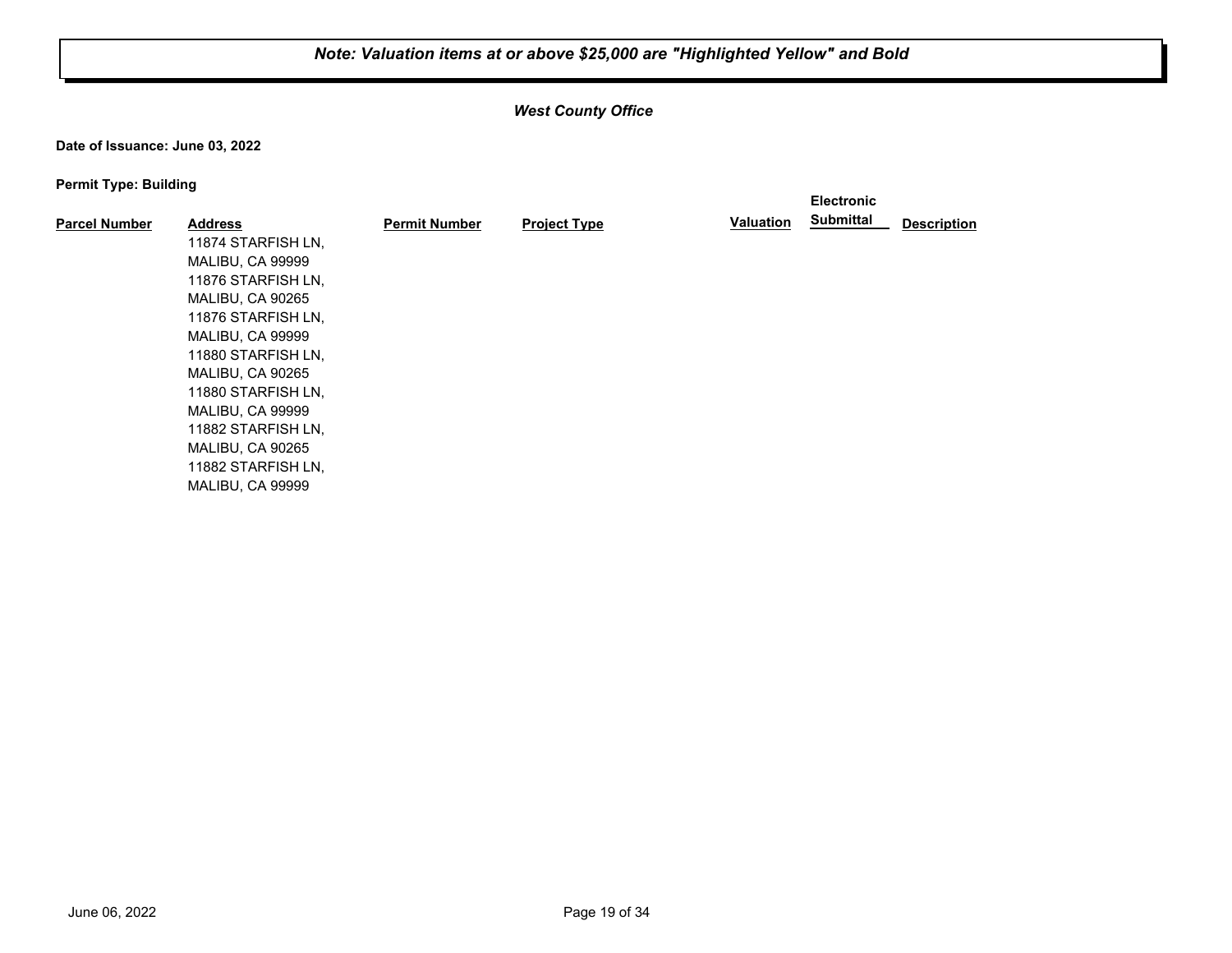**Electronic** 

## *West County Office*

**Date of Issuance: June 03, 2022**

| <b>Parcel Number</b> | <b>Address</b>       | <b>Permit Number</b> | <b>Project Type</b>           | Valuation   | <b>Submittal</b> | <b>Description</b>                          |
|----------------------|----------------------|----------------------|-------------------------------|-------------|------------------|---------------------------------------------|
| 7000230155           | 11844 E CORAL REEF   | B22-000362           | <b>Residential Alteration</b> | \$32,850.00 |                  | Re-roof 9100 sq ft with built up roofing.   |
|                      | LN, MALIBU, CA 90265 |                      |                               |             |                  | Replace 20 skylights                        |
|                      | 11844 E CORAL REEF   |                      |                               |             |                  | <b>BUILDING 2</b>                           |
|                      | LN, MALIBU, CA 99999 |                      |                               |             |                  | 11844, 11848, 11850, 11854, 11856, 11858, 1 |
|                      | 11848 E CORAL REEF   |                      |                               |             |                  | 1862, 11864, 11866, 11870, 11872, 11874, 11 |
|                      | LN, MALIBU, CA 90265 |                      |                               |             |                  | 876,11880 E. CORAL REEF LN.                 |
|                      | 11848 E CORAL REEF   |                      |                               |             |                  |                                             |
|                      | LN, MALIBU, CA 99999 |                      |                               |             |                  |                                             |
|                      | 11850 E CORAL REEF   |                      |                               |             |                  |                                             |
|                      | LN, MALIBU, CA 90265 |                      |                               |             |                  |                                             |
|                      | 11850 E CORAL REEF   |                      |                               |             |                  |                                             |
|                      | LN, MALIBU, CA 99999 |                      |                               |             |                  |                                             |
|                      | 11854 E CORAL REEF   |                      |                               |             |                  |                                             |
|                      | LN, MALIBU, CA 90265 |                      |                               |             |                  |                                             |
|                      | 11854 E CORAL REEF   |                      |                               |             |                  |                                             |
|                      | LN, MALIBU, CA 99999 |                      |                               |             |                  |                                             |
|                      | 11856 E CORAL REEF   |                      |                               |             |                  |                                             |
|                      | LN, MALIBU, CA 90265 |                      |                               |             |                  |                                             |
|                      | 11856 E CORAL REEF   |                      |                               |             |                  |                                             |
|                      | LN, MALIBU, CA 99999 |                      |                               |             |                  |                                             |
|                      | 11858 E CORAL REEF   |                      |                               |             |                  |                                             |
|                      | LN, MALIBU, CA 90265 |                      |                               |             |                  |                                             |
|                      | 11858 E CORAL REEF   |                      |                               |             |                  |                                             |
|                      | LN, MALIBU, CA 99999 |                      |                               |             |                  |                                             |
|                      | 11862 E CORAL REEF   |                      |                               |             |                  |                                             |
|                      | LN, MALIBU, CA 90265 |                      |                               |             |                  |                                             |
|                      | 11862 E CORAL REEF   |                      |                               |             |                  |                                             |
|                      | LN, MALIBU, CA 99999 |                      |                               |             |                  |                                             |
|                      | 11864 E CORAL REEF   |                      |                               |             |                  |                                             |
|                      | LN, MALIBU, CA 90265 |                      |                               |             |                  |                                             |
|                      | 11864 E CORAL REEF   |                      |                               |             |                  |                                             |
|                      | LN, MALIBU, CA 99999 |                      |                               |             |                  |                                             |
|                      | 11866 E CORAL REEF   |                      |                               |             |                  |                                             |
|                      | LN, MALIBU, CA 90265 |                      |                               |             |                  |                                             |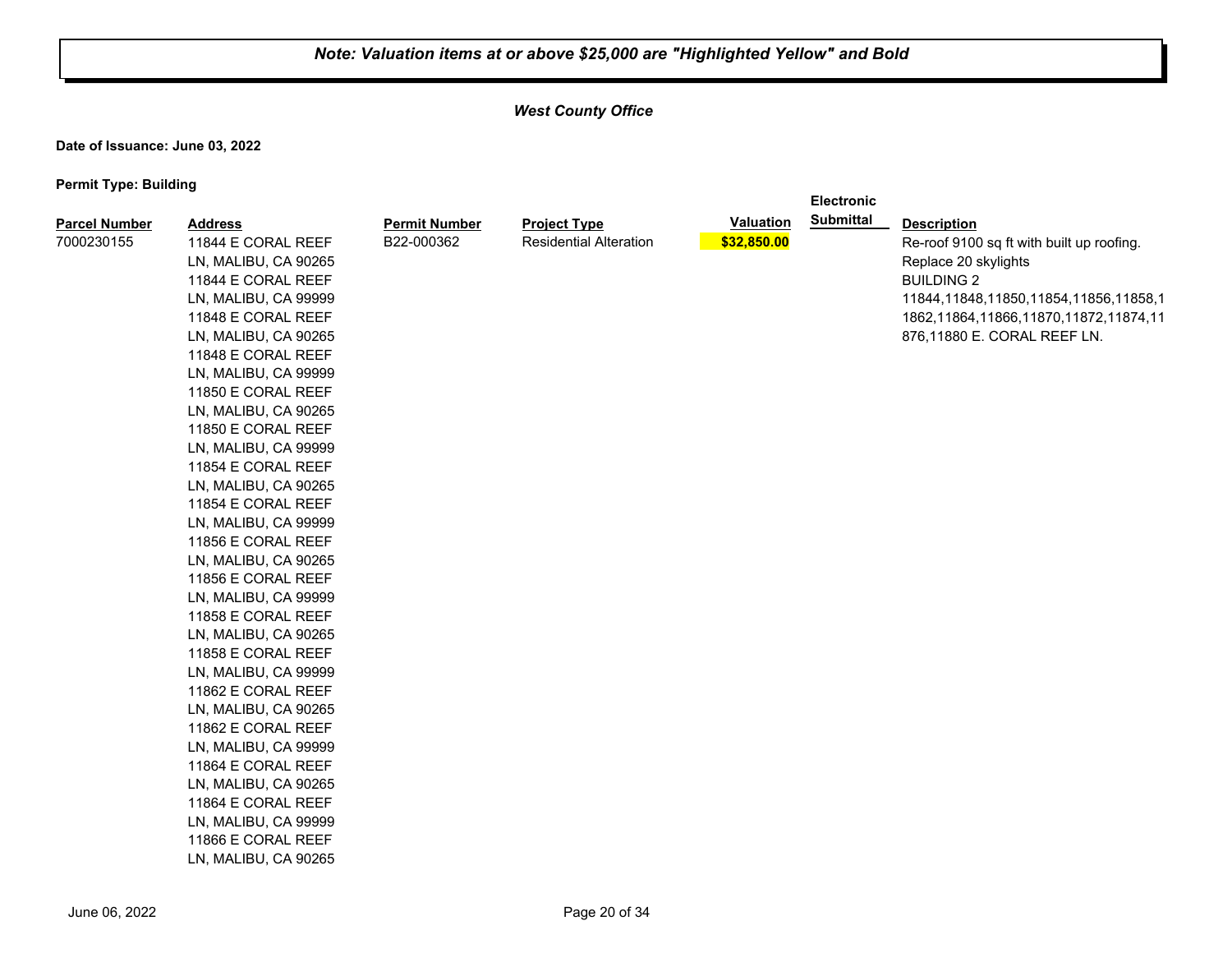## *West County Office*

**Date of Issuance: June 03, 2022**

|                      |                      |                      |                     |                  | <b>Electronic</b> |                    |
|----------------------|----------------------|----------------------|---------------------|------------------|-------------------|--------------------|
| <b>Parcel Number</b> | <b>Address</b>       | <b>Permit Number</b> | <b>Project Type</b> | <b>Valuation</b> | <b>Submittal</b>  | <b>Description</b> |
|                      | 11866 E CORAL REEF   |                      |                     |                  |                   |                    |
|                      | LN, MALIBU, CA 99999 |                      |                     |                  |                   |                    |
|                      | 11870 E CORAL REEF   |                      |                     |                  |                   |                    |
|                      | LN, MALIBU, CA 90265 |                      |                     |                  |                   |                    |
|                      | 11870 E CORAL REEF   |                      |                     |                  |                   |                    |
|                      | LN, MALIBU, CA 99999 |                      |                     |                  |                   |                    |
|                      | 11872 E CORAL REEF   |                      |                     |                  |                   |                    |
|                      | LN, MALIBU, CA 90265 |                      |                     |                  |                   |                    |
|                      | 11872 E CORAL REEF   |                      |                     |                  |                   |                    |
|                      | LN, MALIBU, CA 99999 |                      |                     |                  |                   |                    |
|                      | 11874 E CORAL REEF   |                      |                     |                  |                   |                    |
|                      | LN, MALIBU, CA 90265 |                      |                     |                  |                   |                    |
|                      | 11874 E CORAL REEF   |                      |                     |                  |                   |                    |
|                      | LN, MALIBU, CA 99999 |                      |                     |                  |                   |                    |
|                      | 11876 E CORAL REEF   |                      |                     |                  |                   |                    |
|                      | LN, MALIBU, CA 90265 |                      |                     |                  |                   |                    |
|                      | 11876 E CORAL REEF   |                      |                     |                  |                   |                    |
|                      | LN, MALIBU, CA 99999 |                      |                     |                  |                   |                    |
|                      | 11880 CORAL REEF LN, |                      |                     |                  |                   |                    |
|                      | MALIBU, CA 90265     |                      |                     |                  |                   |                    |
|                      | 11880 CORAL REEF LN, |                      |                     |                  |                   |                    |
|                      | MALIBU, CA 99999     |                      |                     |                  |                   |                    |
|                      |                      |                      |                     |                  |                   |                    |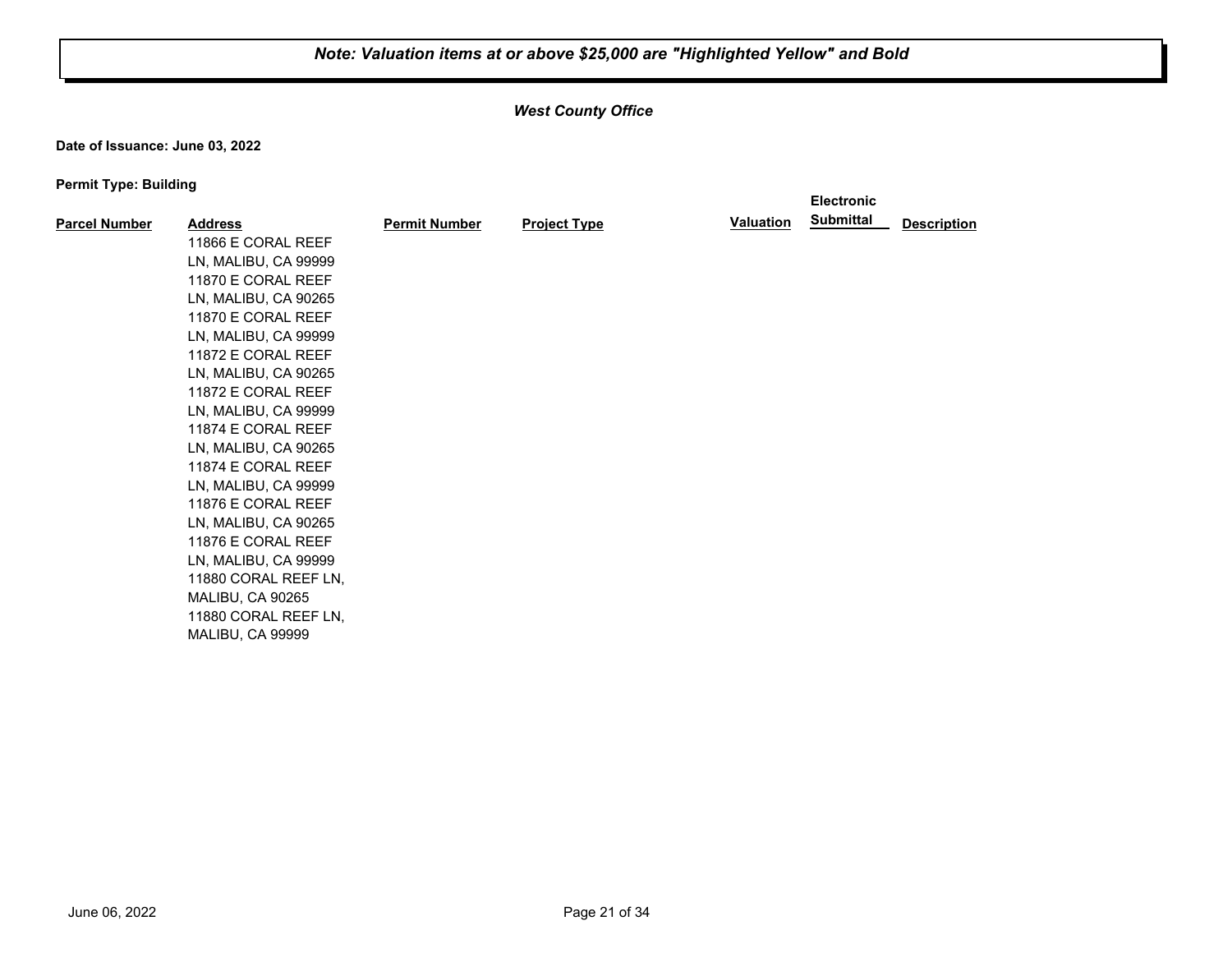**Electronic** 

## *West County Office*

**Date of Issuance: June 03, 2022**

| <b>Parcel Number</b> | <b>Address</b>       | <b>Permit Number</b> | <b>Project Type</b>           | <b>Valuation</b> | <b>Submittal</b> | <b>Description</b>                          |
|----------------------|----------------------|----------------------|-------------------------------|------------------|------------------|---------------------------------------------|
| 7000230305           | 11836 E EBBTIDE LN,  | B22-000363           | <b>Residential Alteration</b> | \$36,098.00      |                  | Re-roof 10400 sq ft with built up roofing.  |
|                      | MALIBU, CA 90265     |                      |                               |                  |                  | Replace 21 skylights                        |
|                      | 11836 E EBBTIDE LN,  |                      |                               |                  |                  | <b>BUILDING 3</b>                           |
|                      | MALIBU, CA 99999     |                      |                               |                  |                  | 11836, 11838, 11840, 11842, 11846, 11848, 1 |
|                      | 11838 E EBBTIDE LN,  |                      |                               |                  |                  | 1850, 11854, 11856, 11858, 11862, 11864, 11 |
|                      | MALIBU, CA 90265     |                      |                               |                  |                  | 866,11868,11870,11874 EBBTIDE LN            |
|                      | 11838 E EBBTIDE LN,  |                      |                               |                  |                  |                                             |
|                      | MALIBU, CA 99999     |                      |                               |                  |                  |                                             |
|                      | 11840 E EBB TIDE LN, |                      |                               |                  |                  |                                             |
|                      | MALIBU, CA 90265     |                      |                               |                  |                  |                                             |
|                      | 11840 E EBB TIDE LN, |                      |                               |                  |                  |                                             |
|                      | MALIBU, CA 99999     |                      |                               |                  |                  |                                             |
|                      | 11842 E EBB TIDE LN, |                      |                               |                  |                  |                                             |
|                      | MALIBU, CA 90265     |                      |                               |                  |                  |                                             |
|                      | 11842 E EBB TIDE LN, |                      |                               |                  |                  |                                             |
|                      | MALIBU, CA 99999     |                      |                               |                  |                  |                                             |
|                      | 11846 E EBB TIDE LN, |                      |                               |                  |                  |                                             |
|                      | MALIBU, CA 90265     |                      |                               |                  |                  |                                             |
|                      | 11846 E EBB TIDE LN, |                      |                               |                  |                  |                                             |
|                      | MALIBU, CA 99999     |                      |                               |                  |                  |                                             |
|                      | 11848 E EBB TIDE LN, |                      |                               |                  |                  |                                             |
|                      | MALIBU, CA 90265     |                      |                               |                  |                  |                                             |
|                      | 11848 E EBB TIDE LN, |                      |                               |                  |                  |                                             |
|                      | MALIBU, CA 99999     |                      |                               |                  |                  |                                             |
|                      | 11850 E EBB TIDE LN, |                      |                               |                  |                  |                                             |
|                      | MALIBU, CA 90265     |                      |                               |                  |                  |                                             |
|                      | 11850 E EBB TIDE LN, |                      |                               |                  |                  |                                             |
|                      | MALIBU, CA 99999     |                      |                               |                  |                  |                                             |
|                      | 11854 E EBB TIDE LN, |                      |                               |                  |                  |                                             |
|                      | MALIBU, CA 90265     |                      |                               |                  |                  |                                             |
|                      | 11854 E EBB TIDE LN, |                      |                               |                  |                  |                                             |
|                      | MALIBU, CA 99999     |                      |                               |                  |                  |                                             |
|                      | 11862 E EBB TIDE LN, |                      |                               |                  |                  |                                             |
|                      | MALIBU, CA 90265     |                      |                               |                  |                  |                                             |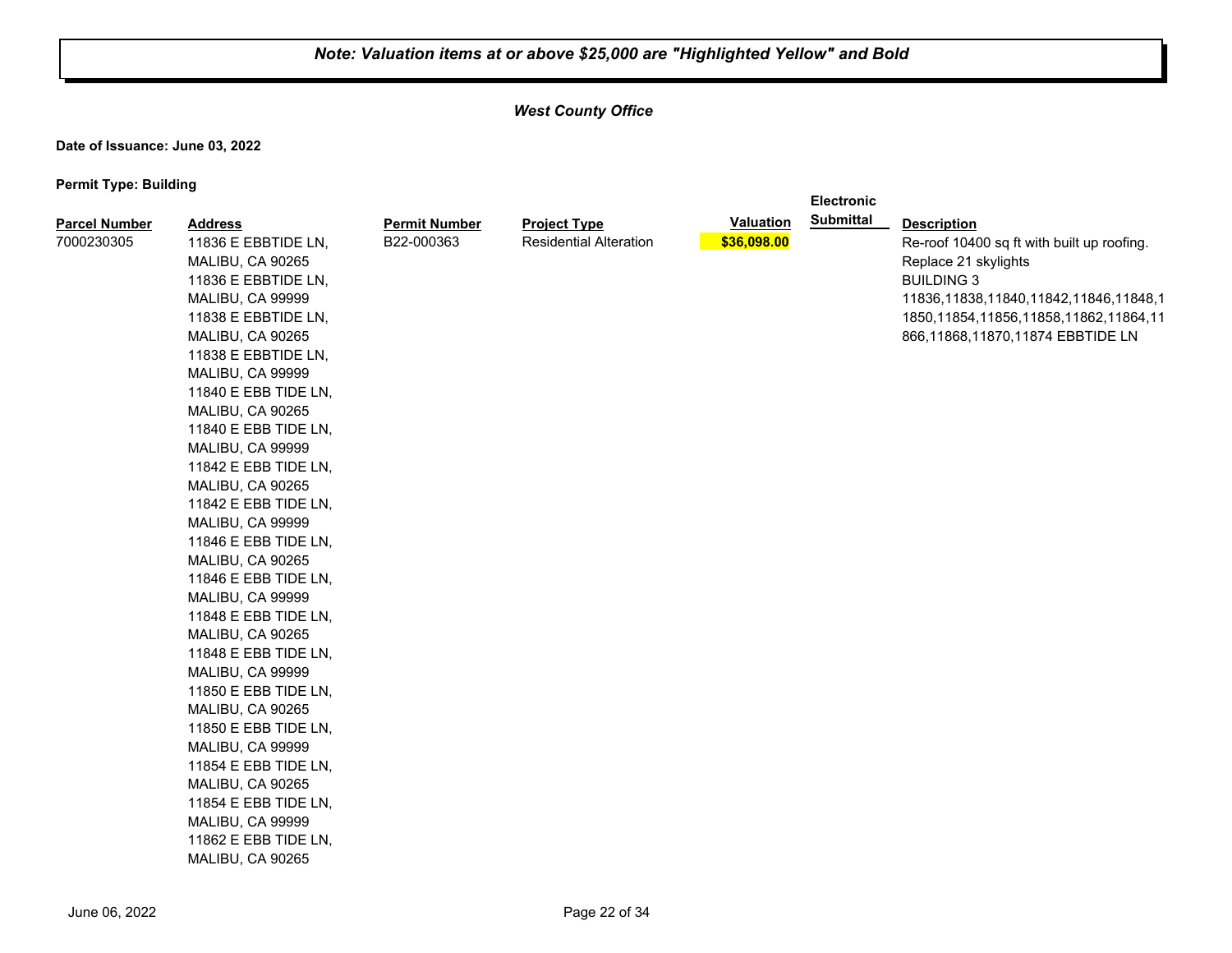**Electronic** 

## *West County Office*

**Date of Issuance: June 03, 2022**

| <b>Parcel Number</b> | <b>Address</b>       | <b>Permit Number</b> | <b>Project Type</b> | <b>Valuation</b> | <b>Submittal</b> | <b>Description</b> |
|----------------------|----------------------|----------------------|---------------------|------------------|------------------|--------------------|
|                      | 11862 E EBB TIDE LN, |                      |                     |                  |                  |                    |
|                      | MALIBU, CA 99999     |                      |                     |                  |                  |                    |
|                      | 11864 E EBB TIDE LN, |                      |                     |                  |                  |                    |
|                      | MALIBU, CA 90265     |                      |                     |                  |                  |                    |
|                      | 11864 E EBB TIDE LN, |                      |                     |                  |                  |                    |
|                      | MALIBU, CA 99999     |                      |                     |                  |                  |                    |
|                      | 11866 E EBB TIDE LN, |                      |                     |                  |                  |                    |
|                      | MALIBU, CA 90265     |                      |                     |                  |                  |                    |
|                      | 11866 E EBB TIDE LN, |                      |                     |                  |                  |                    |
|                      | MALIBU, CA 99999     |                      |                     |                  |                  |                    |
|                      | 11868 E EBB TIDE LN, |                      |                     |                  |                  |                    |
|                      | MALIBU, CA 90265     |                      |                     |                  |                  |                    |
|                      | 11868 E EBB TIDE LN, |                      |                     |                  |                  |                    |
|                      | MALIBU, CA 99999     |                      |                     |                  |                  |                    |
|                      | 11870 E EBB TIDE LN, |                      |                     |                  |                  |                    |
|                      | MALIBU, CA 90265     |                      |                     |                  |                  |                    |
|                      | 11870 E EBB TIDE LN, |                      |                     |                  |                  |                    |
|                      | MALIBU, CA 99999     |                      |                     |                  |                  |                    |
|                      | 11874 E EBB TIDE LN, |                      |                     |                  |                  |                    |
|                      | MALIBU, CA 90265     |                      |                     |                  |                  |                    |
|                      | 11874 E EBB TIDE LN, |                      |                     |                  |                  |                    |
|                      | MALIBU, CA 99999     |                      |                     |                  |                  |                    |
|                      | 11856 E EBB TIDE LN, |                      |                     |                  |                  |                    |
|                      | MALIBU, CA 90265     |                      |                     |                  |                  |                    |
|                      | 11856 E EBB TIDE LN, |                      |                     |                  |                  |                    |
|                      | MALIBU, CA 99999     |                      |                     |                  |                  |                    |
|                      | 11858 E EBB TIDE LN, |                      |                     |                  |                  |                    |
|                      | MALIBU, CA 90265     |                      |                     |                  |                  |                    |
|                      | 11858 E EBB TIDE LN, |                      |                     |                  |                  |                    |
|                      | MALIBU, CA 99999     |                      |                     |                  |                  |                    |
|                      |                      |                      |                     |                  |                  |                    |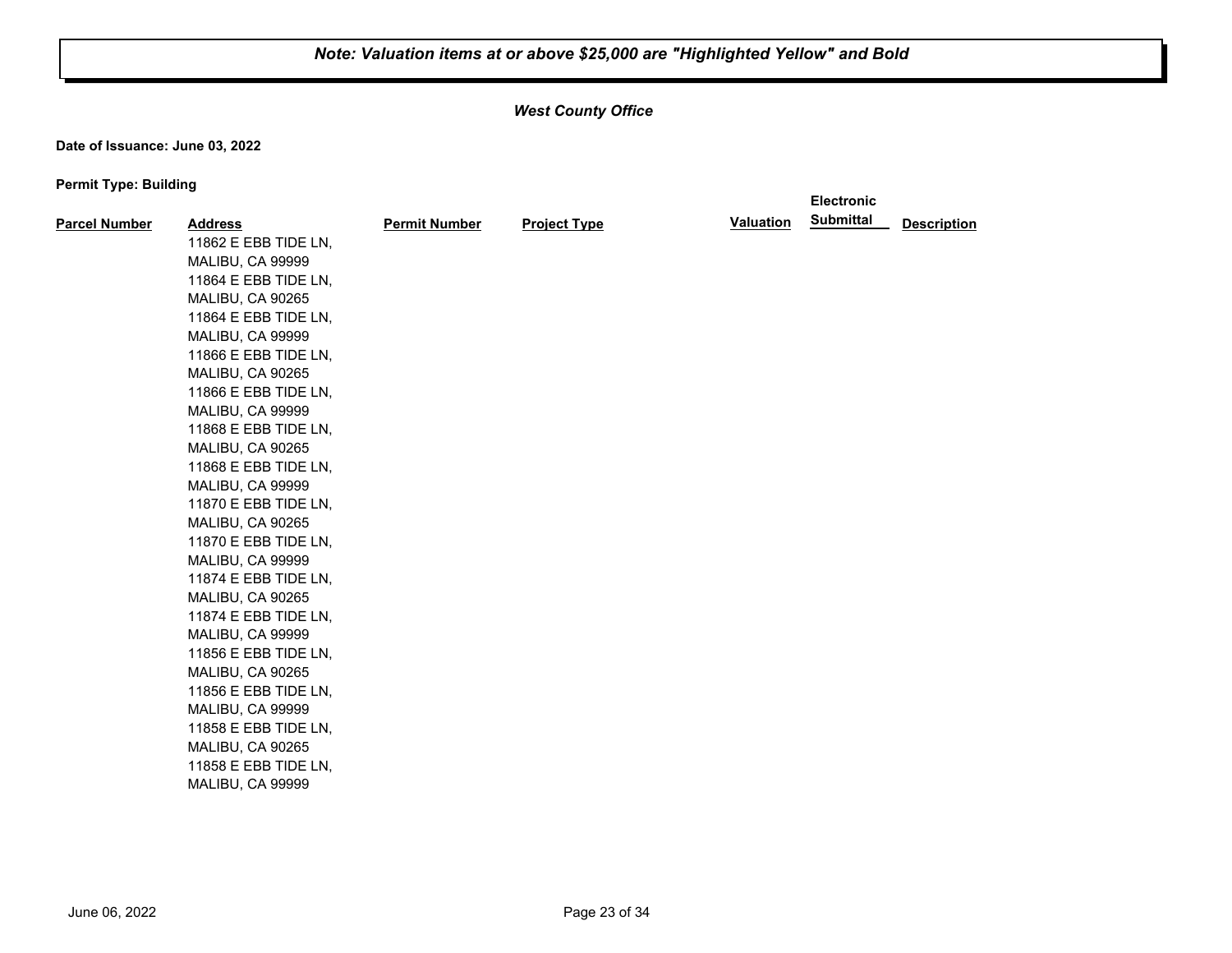**Electronic** 

## *West County Office*

**Date of Issuance: June 03, 2022**

| Replace 12 skylights<br>MALIBU, CA 90265<br>11912 E WHALERS LN,<br><b>BUILDING 4 -</b><br>MALIBU, CA 99999<br>11912, 11914, 11916, 11920, 11922, 11924, 1<br>1926,11928 E WHALERS LN<br>11914 E WHALERS LN,<br>MALIBU, CA 90265<br>11914 E WHALERS LN,<br>MALIBU, CA 99999<br>11916 E WHALERS LN,<br>MALIBU, CA 90265<br>11916 E WHALERS LN,<br>MALIBU, CA 99999<br>11920 E WHALERS LN,<br>MALIBU, CA 90265<br>11920 E WHALERS LN,<br>MALIBU, CA 99999<br>11922 E WHALERS LN,<br>MALIBU, CA 90265<br>11922 E WHALERS LN,<br>MALIBU, CA 99999<br>11924 E WHALERS LN,<br>MALIBU, CA 90265<br>11924 E WHALERS LN,<br>MALIBU, CA 99999<br>11926 E WHALERS LN,<br>MALIBU, CA 90265<br>11926 E WHALERS LN,<br>MALIBU, CA 99999<br>11928 E WHALERS LN,<br>MALIBU, CA 90265<br>11928 E WHALERS LN,<br>MALIBU, CA 99999 |  |
|----------------------------------------------------------------------------------------------------------------------------------------------------------------------------------------------------------------------------------------------------------------------------------------------------------------------------------------------------------------------------------------------------------------------------------------------------------------------------------------------------------------------------------------------------------------------------------------------------------------------------------------------------------------------------------------------------------------------------------------------------------------------------------------------------------------|--|
|----------------------------------------------------------------------------------------------------------------------------------------------------------------------------------------------------------------------------------------------------------------------------------------------------------------------------------------------------------------------------------------------------------------------------------------------------------------------------------------------------------------------------------------------------------------------------------------------------------------------------------------------------------------------------------------------------------------------------------------------------------------------------------------------------------------|--|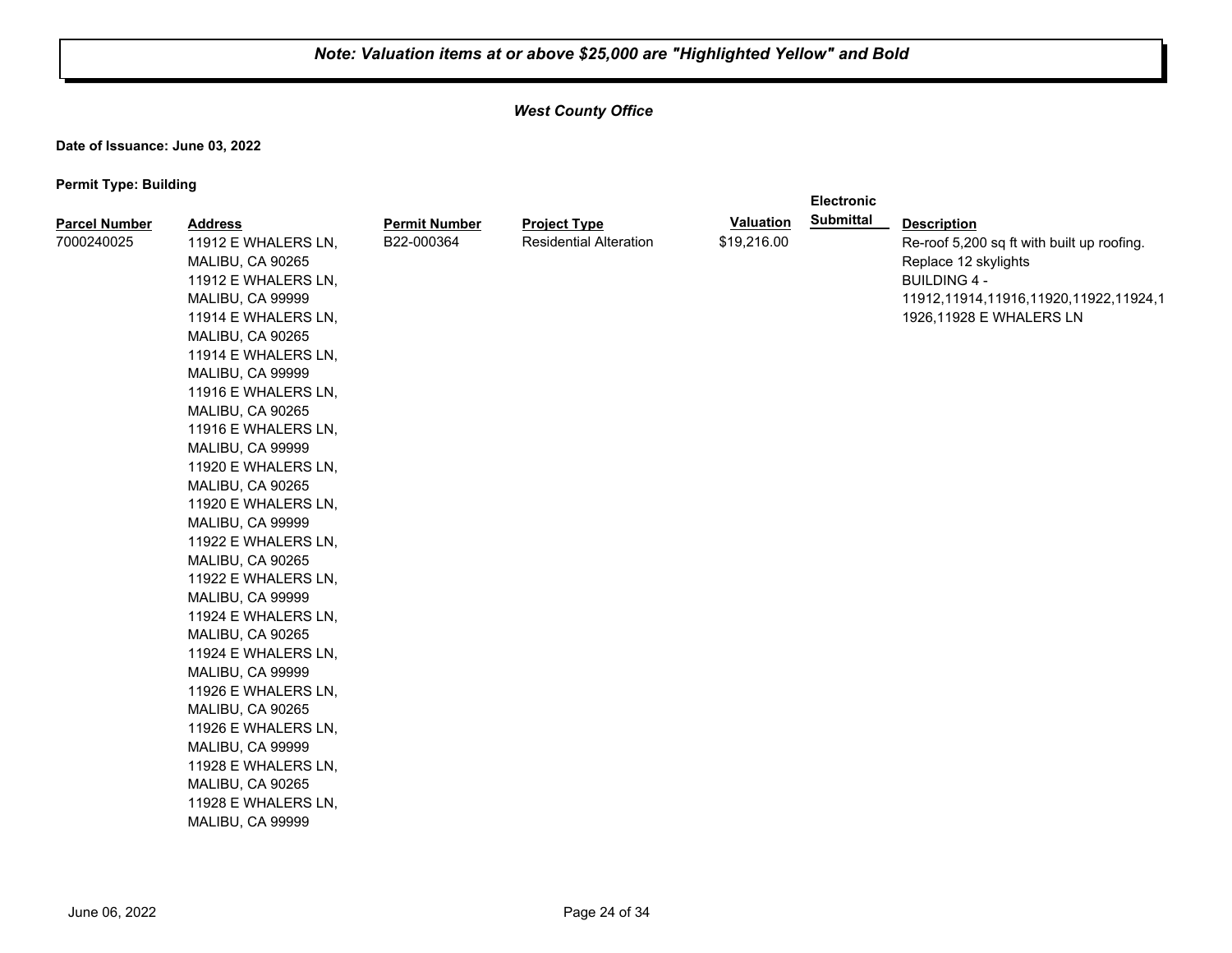**Electronic** 

## *West County Office*

**Date of Issuance: June 03, 2022**

| <b>Parcel Number</b> | <b>Address</b>       | <b>Permit Number</b> | <b>Project Type</b>           | <b>Valuation</b> | <b>Submittal</b> | <b>Description</b>                        |
|----------------------|----------------------|----------------------|-------------------------------|------------------|------------------|-------------------------------------------|
| 7000240275           | 11896 E WHITE WATER  | B22-000365           | <b>Residential Alteration</b> | \$24,020.00      |                  | Re-roof 6500 sq ft with built up roofing. |
|                      | LN, MALIBU, CA 90265 |                      |                               |                  |                  | Replace 15 skylights                      |
|                      | 11896 E WHITE WATER  |                      |                               |                  |                  | <b>BUILDING 5 -</b>                       |
|                      | LN, MALIBU, CA 99999 |                      |                               |                  |                  | 11896,11900,11902,11906,11908,11910,1     |
|                      | 11900 E WHITE WATER  |                      |                               |                  |                  | 1912,11916,11918,11920 WHITE WATER        |
|                      | LN, MALIBU, CA 90265 |                      |                               |                  |                  | LN.                                       |
|                      | 11900 E WHITE WATER  |                      |                               |                  |                  |                                           |
|                      | LN, MALIBU, CA 99999 |                      |                               |                  |                  |                                           |
|                      | 11902 E WHITE WATER  |                      |                               |                  |                  |                                           |
|                      | LN, MALIBU, CA 90265 |                      |                               |                  |                  |                                           |
|                      | 11902 E WHITE WATER  |                      |                               |                  |                  |                                           |
|                      | LN, MALIBU, CA 99999 |                      |                               |                  |                  |                                           |
|                      | 11906 E WHITE WATER  |                      |                               |                  |                  |                                           |
|                      | LN, MALIBU, CA 90265 |                      |                               |                  |                  |                                           |
|                      | 11906 E WHITE WATER  |                      |                               |                  |                  |                                           |
|                      | LN, MALIBU, CA 99999 |                      |                               |                  |                  |                                           |
|                      | 11908 E WHITE WATER  |                      |                               |                  |                  |                                           |
|                      | LN, MALIBU, CA 90265 |                      |                               |                  |                  |                                           |
|                      | 11908 E WHITE WATER  |                      |                               |                  |                  |                                           |
|                      | LN, MALIBU, CA 99999 |                      |                               |                  |                  |                                           |
|                      | 11910 E WHITE WATER  |                      |                               |                  |                  |                                           |
|                      | LN, MALIBU, CA 90265 |                      |                               |                  |                  |                                           |
|                      | 11910 E WHITE WATER  |                      |                               |                  |                  |                                           |
|                      | LN, MALIBU, CA 99999 |                      |                               |                  |                  |                                           |
|                      | 11912 E WHITE WATER  |                      |                               |                  |                  |                                           |
|                      | LN, MALIBU, CA 90265 |                      |                               |                  |                  |                                           |
|                      | 11912 E WHITE WATER  |                      |                               |                  |                  |                                           |
|                      | LN, MALIBU, CA 99999 |                      |                               |                  |                  |                                           |
|                      | 11916 E WHITE WATER  |                      |                               |                  |                  |                                           |
|                      | LN, MALIBU, CA 90265 |                      |                               |                  |                  |                                           |
|                      | 11916 E WHITE WATER  |                      |                               |                  |                  |                                           |
|                      | LN, MALIBU, CA 99999 |                      |                               |                  |                  |                                           |
|                      | 11918 E WHITE WATER  |                      |                               |                  |                  |                                           |
|                      | LN, MALIBU, CA 90265 |                      |                               |                  |                  |                                           |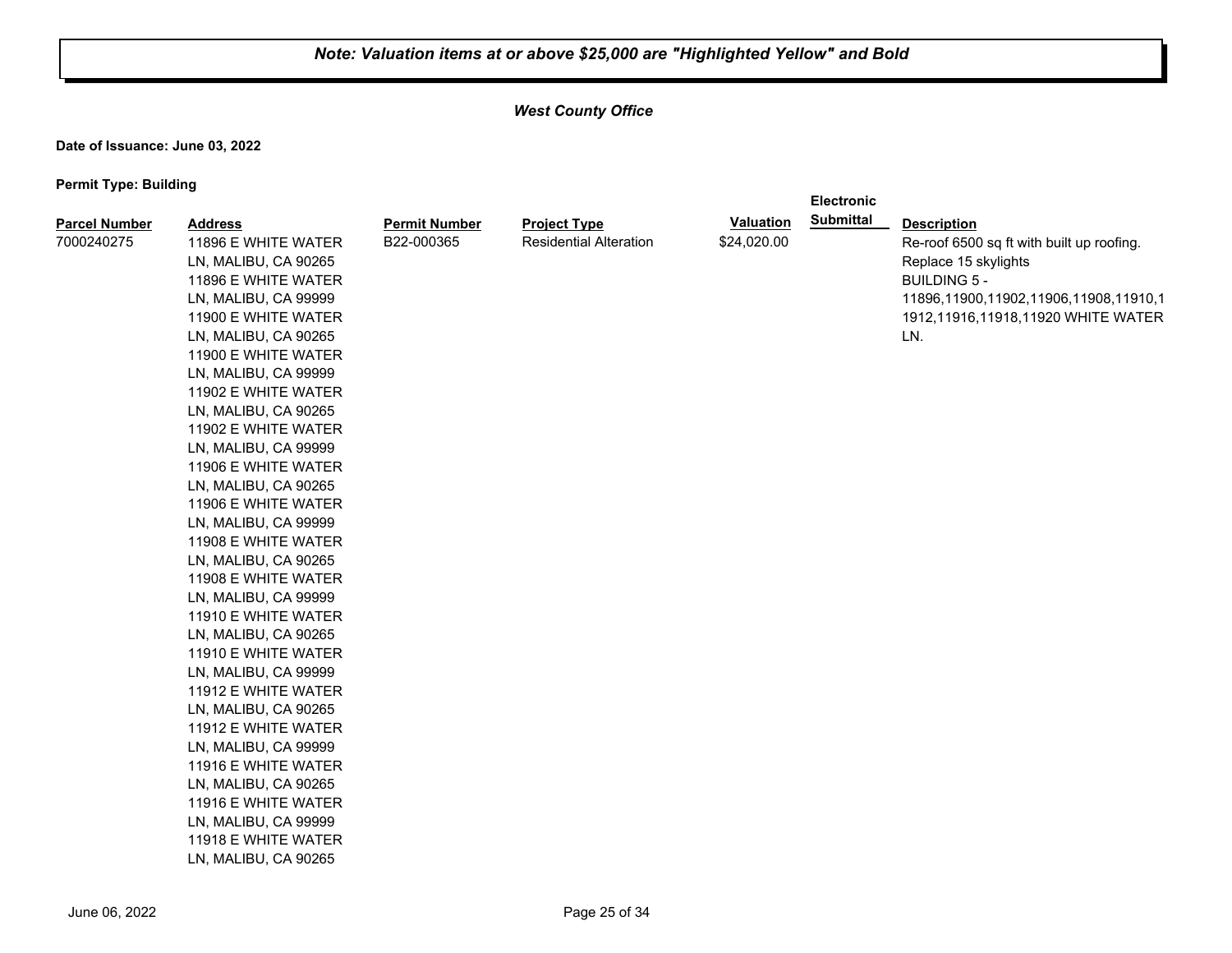## *West County Office*

**Date of Issuance: June 03, 2022**

| - -                  |                      |                      |                     |                  | <b>Electronic</b> |                    |
|----------------------|----------------------|----------------------|---------------------|------------------|-------------------|--------------------|
| <b>Parcel Number</b> | <b>Address</b>       | <b>Permit Number</b> | <b>Project Type</b> | <b>Valuation</b> | <b>Submittal</b>  | <b>Description</b> |
|                      | 11918 E WHITE WATER  |                      |                     |                  |                   |                    |
|                      | LN, MALIBU, CA 99999 |                      |                     |                  |                   |                    |
|                      | 11920 E WHITE WATER  |                      |                     |                  |                   |                    |
|                      | LN, MALIBU, CA 90265 |                      |                     |                  |                   |                    |
|                      | 11920 E WHITE WATER  |                      |                     |                  |                   |                    |
|                      | LN, MALIBU, CA 99999 |                      |                     |                  |                   |                    |
|                      |                      |                      |                     |                  |                   |                    |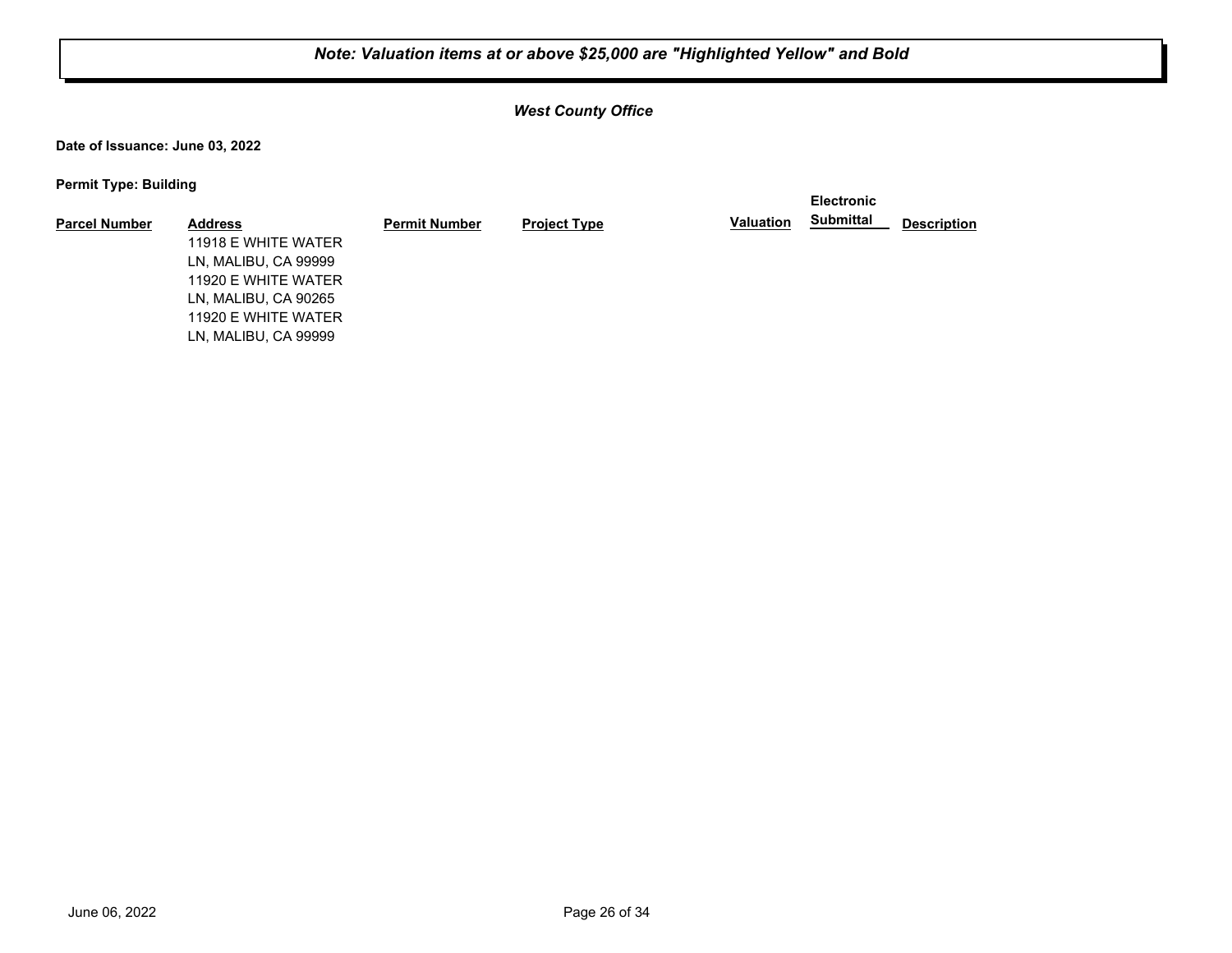**Electronic** 

## *West County Office*

**Date of Issuance: June 03, 2022**

| <b>Parcel Number</b> | <b>Address</b>          | <b>Permit Number</b> | <b>Project Type</b>           | <b>Valuation</b> | <b>Submittal</b> | <b>Description</b>                          |
|----------------------|-------------------------|----------------------|-------------------------------|------------------|------------------|---------------------------------------------|
| 7000250015           | 11930 OCEANAIRE LN,     | B22-000366           | <b>Residential Alteration</b> | \$22,736.00      |                  | Re-roof 9100 sq ft with built up roofing.   |
|                      | MALIBU, CA 90265        |                      |                               |                  |                  | Replace 7 skylights                         |
|                      | 11930 OCEANAIRE LN,     |                      |                               |                  |                  | <b>BUILDING 6</b>                           |
|                      | <b>MALIBU, CA 99999</b> |                      |                               |                  |                  | 11930, 11934, 11938, 11940, 11944, 11946, 1 |
|                      | 11934 OCEANAIRE LN,     |                      |                               |                  |                  | 1948, 11952, 11954, 11956, 11958, 11962, 11 |
|                      | MALIBU, CA 90265        |                      |                               |                  |                  | 966,11968 E. OCEANAIRE LN.                  |
|                      | 11934 OCEANAIRE LN,     |                      |                               |                  |                  |                                             |
|                      | MALIBU, CA 99999        |                      |                               |                  |                  |                                             |
|                      | 11938 OCEANAIRE LN,     |                      |                               |                  |                  |                                             |
|                      | MALIBU, CA 90265        |                      |                               |                  |                  |                                             |
|                      | 11938 OCEANAIRE LN,     |                      |                               |                  |                  |                                             |
|                      | <b>MALIBU, CA 99999</b> |                      |                               |                  |                  |                                             |
|                      | 11940 OCEANAIRE LN,     |                      |                               |                  |                  |                                             |
|                      | MALIBU, CA 90265        |                      |                               |                  |                  |                                             |
|                      | 11940 OCEANAIRE LN,     |                      |                               |                  |                  |                                             |
|                      | MALIBU, CA 99999        |                      |                               |                  |                  |                                             |
|                      | 11944 OCEANAIRE LN,     |                      |                               |                  |                  |                                             |
|                      | MALIBU, CA 90265        |                      |                               |                  |                  |                                             |
|                      | 11944 OCEANAIRE LN,     |                      |                               |                  |                  |                                             |
|                      | MALIBU, CA 99999        |                      |                               |                  |                  |                                             |
|                      | 11946 OCEANAIRE AV,     |                      |                               |                  |                  |                                             |
|                      | MALIBU, CA 90265        |                      |                               |                  |                  |                                             |
|                      | 11946 OCEANAIRE AV,     |                      |                               |                  |                  |                                             |
|                      | MALIBU, CA 99999        |                      |                               |                  |                  |                                             |
|                      | 11948 OCEANAIRE LN,     |                      |                               |                  |                  |                                             |
|                      | MALIBU, CA 90265        |                      |                               |                  |                  |                                             |
|                      | 11948 OCEANAIRE LN,     |                      |                               |                  |                  |                                             |
|                      | MALIBU, CA 99999        |                      |                               |                  |                  |                                             |
|                      | 11952 OCEANAIRE LN,     |                      |                               |                  |                  |                                             |
|                      | MALIBU, CA 90265        |                      |                               |                  |                  |                                             |
|                      | 11952 OCEANAIRE LN,     |                      |                               |                  |                  |                                             |
|                      | MALIBU, CA 99999        |                      |                               |                  |                  |                                             |
|                      | 11954 OCEANAIRE LN,     |                      |                               |                  |                  |                                             |
|                      | MALIBU, CA 90265        |                      |                               |                  |                  |                                             |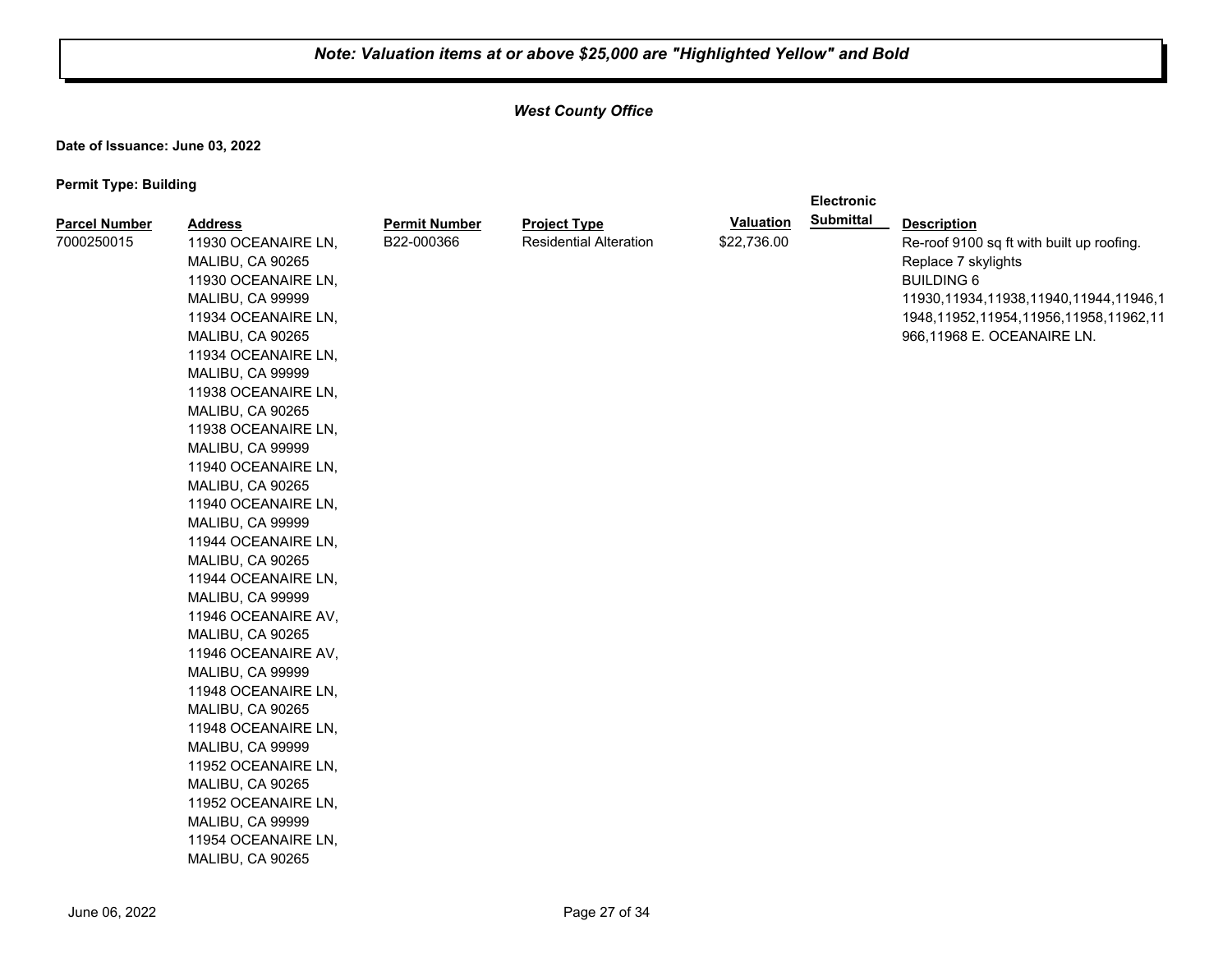## *West County Office*

**Date of Issuance: June 03, 2022**

|                      |                         |                      |                     |                  | <b>Electronic</b> |                    |
|----------------------|-------------------------|----------------------|---------------------|------------------|-------------------|--------------------|
| <b>Parcel Number</b> | <b>Address</b>          | <b>Permit Number</b> | <b>Project Type</b> | <b>Valuation</b> | <b>Submittal</b>  | <b>Description</b> |
|                      | 11954 OCEANAIRE LN,     |                      |                     |                  |                   |                    |
|                      | MALIBU, CA 99999        |                      |                     |                  |                   |                    |
|                      | 11956 OCEANAIRE LN,     |                      |                     |                  |                   |                    |
|                      | MALIBU, CA 90265        |                      |                     |                  |                   |                    |
|                      | 11956 OCEANAIRE LN,     |                      |                     |                  |                   |                    |
|                      | MALIBU, CA 99999        |                      |                     |                  |                   |                    |
|                      | 11958 OCEANAIRE LN,     |                      |                     |                  |                   |                    |
|                      | MALIBU, CA 90265        |                      |                     |                  |                   |                    |
|                      | 11958 OCEANAIRE LN,     |                      |                     |                  |                   |                    |
|                      | MALIBU, CA 99999        |                      |                     |                  |                   |                    |
|                      | 11962 OCEANAIRE LN,     |                      |                     |                  |                   |                    |
|                      | MALIBU, CA 90265        |                      |                     |                  |                   |                    |
|                      | 11962 OCEANAIRE LN,     |                      |                     |                  |                   |                    |
|                      | MALIBU, CA 99999        |                      |                     |                  |                   |                    |
|                      | 11966 OCEANAIRE LN,     |                      |                     |                  |                   |                    |
|                      | MALIBU, CA 90265        |                      |                     |                  |                   |                    |
|                      | 11966 OCEANAIRE LN,     |                      |                     |                  |                   |                    |
|                      | MALIBU, CA 99999        |                      |                     |                  |                   |                    |
|                      | 11968 OCEANAIRE LN,     |                      |                     |                  |                   |                    |
|                      | <b>MALIBU, CA 99999</b> |                      |                     |                  |                   |                    |
|                      |                         |                      |                     |                  |                   |                    |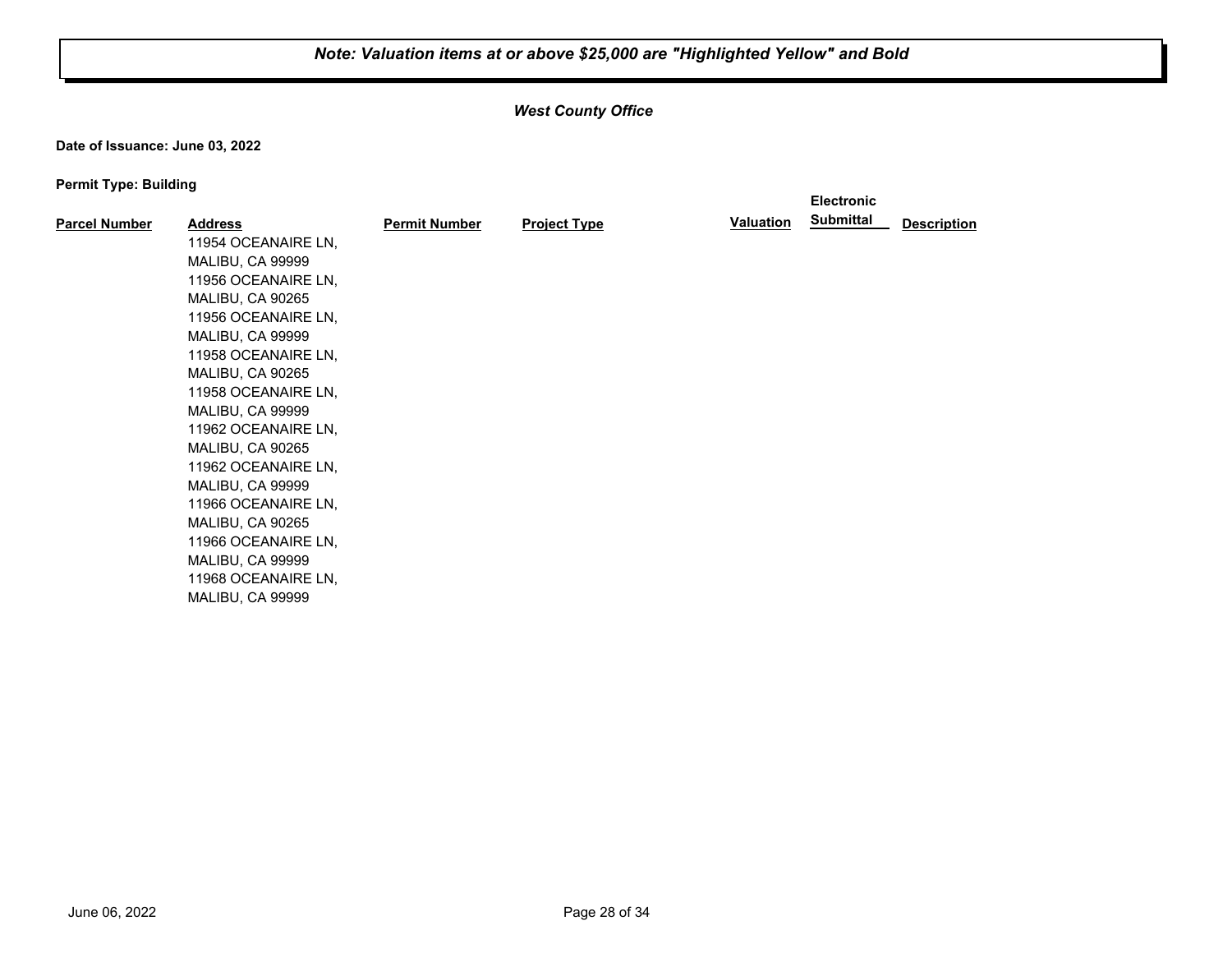**Electronic** 

## *West County Office*

**Date of Issuance: June 03, 2022**

| <b>Parcel Number</b> | <b>Address</b>          | <b>Permit Number</b> | <b>Project Type</b>           | <b>Valuation</b> | <b>Submittal</b> | <b>Description</b>                          |
|----------------------|-------------------------|----------------------|-------------------------------|------------------|------------------|---------------------------------------------|
| 7000240105           | 11934 E WHALERS LN,     | B22-000367           | <b>Residential Alteration</b> | \$36,876.00      |                  | Re-roof 10,400 sq ft with built up roofing. |
|                      | MALIBU, CA 99999        |                      |                               |                  |                  | Replace 22 skylights                        |
|                      | 11936 E WHALERS LN,     |                      |                               |                  |                  | <b>BUILDING 7 -</b>                         |
|                      | MALIBU, CA 90265        |                      |                               |                  |                  | 11934, 11936, 11938, 11940, 11942, 11946, 1 |
|                      | 11936 E WHALERS LN,     |                      |                               |                  |                  | 1948,11950,11952,11956,11958,11962,11       |
|                      | MALIBU, CA 99999        |                      |                               |                  |                  | 964,11966,11968,11972 WHALERS               |
|                      | 11938 E WHALERS LN,     |                      |                               |                  |                  |                                             |
|                      | MALIBU, CA 90265        |                      |                               |                  |                  |                                             |
|                      | 11938 E WHALERS LN,     |                      |                               |                  |                  |                                             |
|                      | MALIBU, CA 99999        |                      |                               |                  |                  |                                             |
|                      | 11940 E WHALERS LN,     |                      |                               |                  |                  |                                             |
|                      | MALIBU, CA 90265        |                      |                               |                  |                  |                                             |
|                      | 11940 E WHALERS LN,     |                      |                               |                  |                  |                                             |
|                      | MALIBU, CA 99999        |                      |                               |                  |                  |                                             |
|                      | 11942 E WHALERS LN,     |                      |                               |                  |                  |                                             |
|                      | MALIBU, CA 90265        |                      |                               |                  |                  |                                             |
|                      | 11942 E WHALERS LN,     |                      |                               |                  |                  |                                             |
|                      | MALIBU, CA 99999        |                      |                               |                  |                  |                                             |
|                      | 11946 E WHALERS LN,     |                      |                               |                  |                  |                                             |
|                      | MALIBU, CA 90265        |                      |                               |                  |                  |                                             |
|                      | 11946 E WHALERS LN,     |                      |                               |                  |                  |                                             |
|                      | MALIBU, CA 99999        |                      |                               |                  |                  |                                             |
|                      | 11948 E WHALERS LN,     |                      |                               |                  |                  |                                             |
|                      | MALIBU, CA 90265        |                      |                               |                  |                  |                                             |
|                      | 11948 E WHALERS LN,     |                      |                               |                  |                  |                                             |
|                      | MALIBU, CA 99999        |                      |                               |                  |                  |                                             |
|                      | 11950 E WHALERS LN,     |                      |                               |                  |                  |                                             |
|                      | MALIBU, CA 90265        |                      |                               |                  |                  |                                             |
|                      | 11950 E WHALERS LN,     |                      |                               |                  |                  |                                             |
|                      | MALIBU, CA 99999        |                      |                               |                  |                  |                                             |
|                      | 11952 E WHALERS LN,     |                      |                               |                  |                  |                                             |
|                      | MALIBU, CA 90265        |                      |                               |                  |                  |                                             |
|                      | 11952 E WHALERS LN,     |                      |                               |                  |                  |                                             |
|                      | <b>MALIBU, CA 99999</b> |                      |                               |                  |                  |                                             |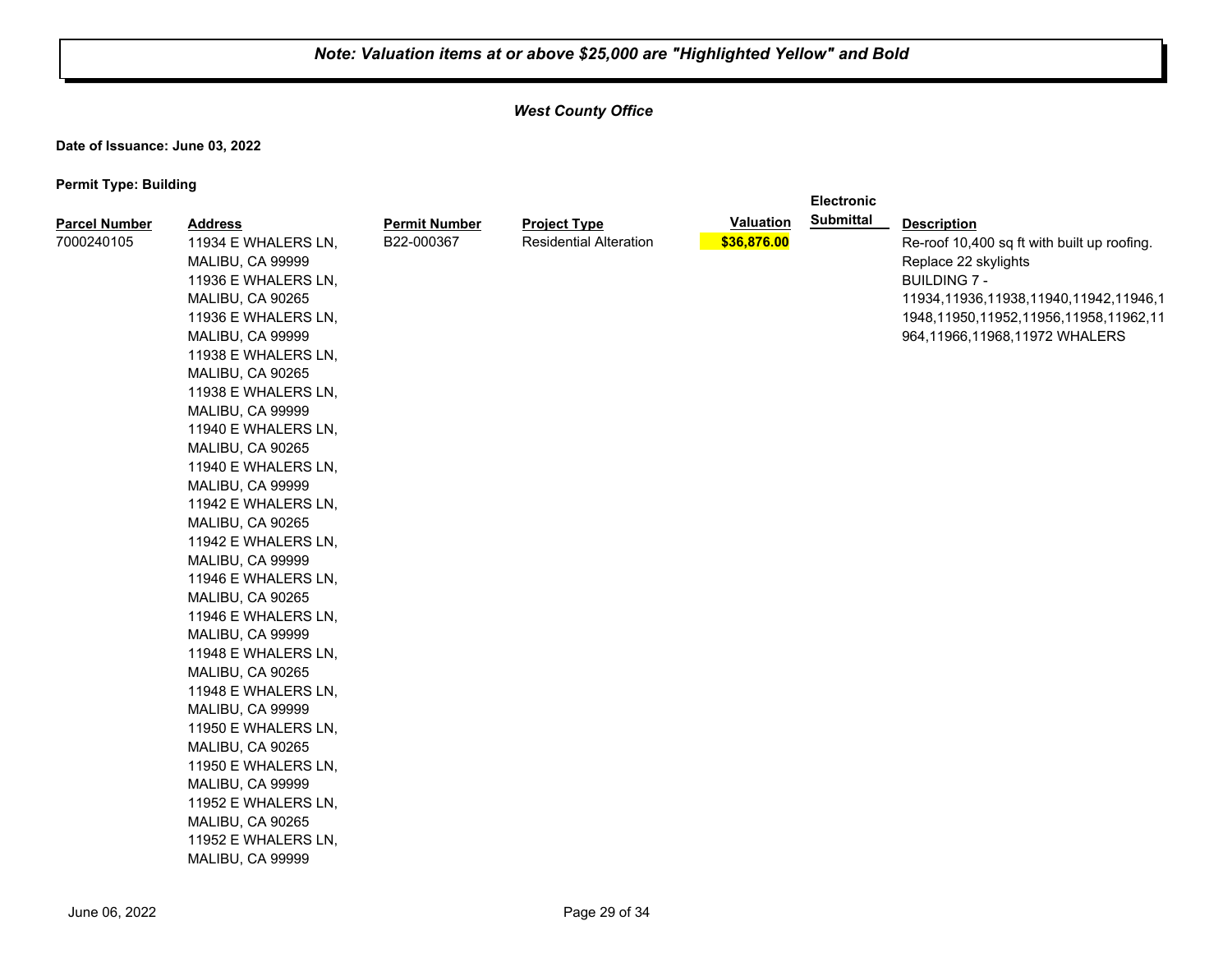**Electronic** 

## *West County Office*

**Date of Issuance: June 03, 2022**

| <b>Parcel Number</b> | <b>Address</b>      | <b>Permit Number</b> | <b>Project Type</b> | <b>Valuation</b> | <b>Submittal</b> | <b>Description</b> |
|----------------------|---------------------|----------------------|---------------------|------------------|------------------|--------------------|
|                      | 11956 E WHALERS LN, |                      |                     |                  |                  |                    |
|                      | MALIBU, CA 90265    |                      |                     |                  |                  |                    |
|                      | 11956 E WHALERS LN, |                      |                     |                  |                  |                    |
|                      | MALIBU, CA 99999    |                      |                     |                  |                  |                    |
|                      | 11958 E WHALERS LN, |                      |                     |                  |                  |                    |
|                      | MALIBU, CA 90265    |                      |                     |                  |                  |                    |
|                      | 11958 E WHALERS LN, |                      |                     |                  |                  |                    |
|                      | MALIBU, CA 99999    |                      |                     |                  |                  |                    |
|                      | 11962 E WHALERS LN, |                      |                     |                  |                  |                    |
|                      | MALIBU, CA 90265    |                      |                     |                  |                  |                    |
|                      | 11962 E WHALERS LN, |                      |                     |                  |                  |                    |
|                      | MALIBU, CA 99999    |                      |                     |                  |                  |                    |
|                      | 11964 E WHALERS LN, |                      |                     |                  |                  |                    |
|                      | MALIBU, CA 90265    |                      |                     |                  |                  |                    |
|                      | 11964 E WHALERS LN, |                      |                     |                  |                  |                    |
|                      | MALIBU, CA 99999    |                      |                     |                  |                  |                    |
|                      | 11966 E WHALERS LN, |                      |                     |                  |                  |                    |
|                      | MALIBU, CA 90265    |                      |                     |                  |                  |                    |
|                      | 11966 E WHALERS LN, |                      |                     |                  |                  |                    |
|                      | MALIBU, CA 99999    |                      |                     |                  |                  |                    |
|                      | 11968 E WHALERS LN, |                      |                     |                  |                  |                    |
|                      | MALIBU, CA 90265    |                      |                     |                  |                  |                    |
|                      | 11968 E WHALERS LN, |                      |                     |                  |                  |                    |
|                      | MALIBU, CA 99999    |                      |                     |                  |                  |                    |
|                      | 11972 E WHALERS LN, |                      |                     |                  |                  |                    |
|                      | MALIBU, CA 90265    |                      |                     |                  |                  |                    |
|                      | 11972 E WHALERS LN, |                      |                     |                  |                  |                    |
|                      | MALIBU, CA 99999    |                      |                     |                  |                  |                    |
|                      |                     |                      |                     |                  |                  |                    |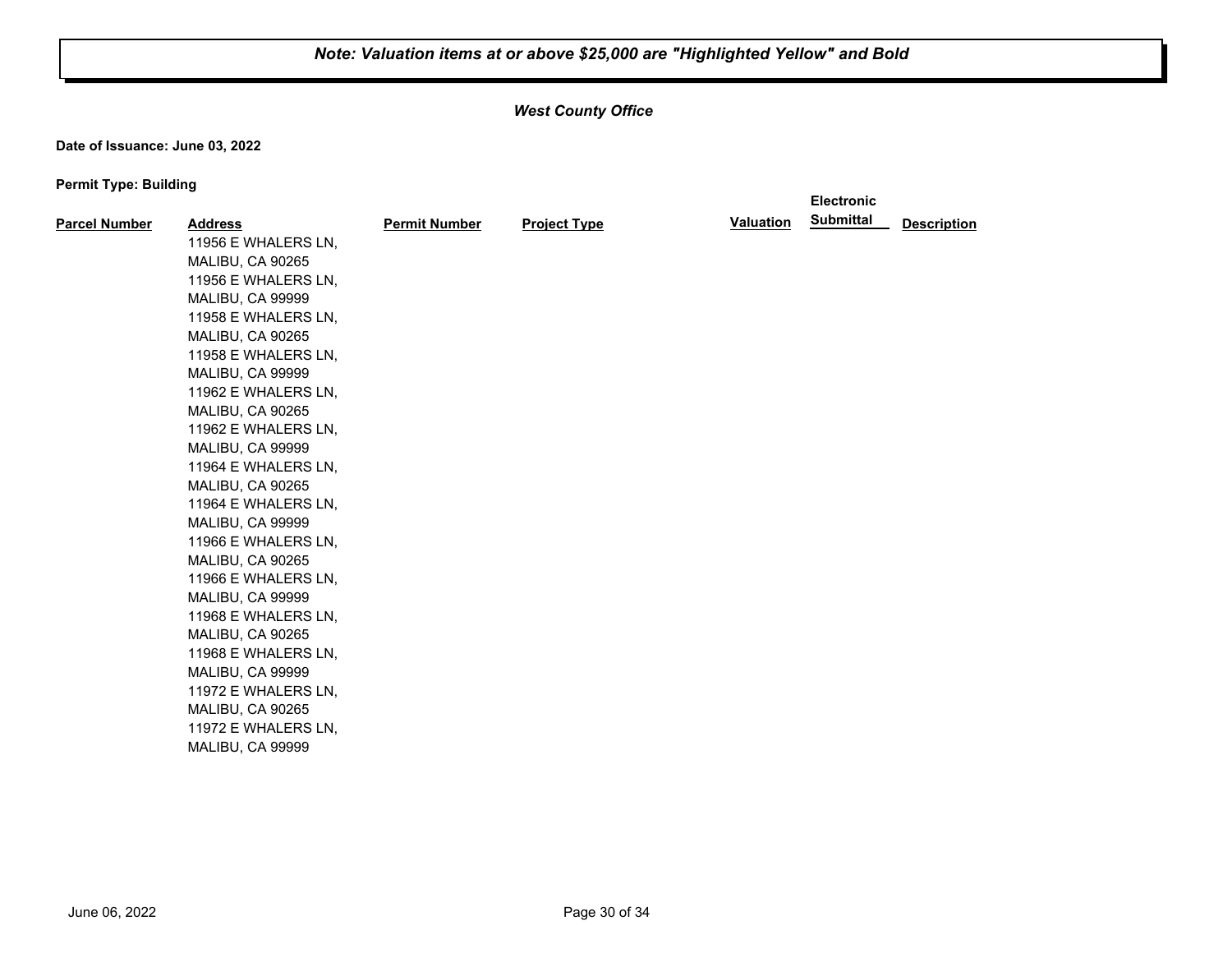**Electronic** 

## *West County Office*

**Date of Issuance: June 03, 2022**

| <b>Parcel Number</b> | <b>Address</b>       | <b>Permit Number</b> | <b>Project Type</b>           | <b>Valuation</b> | <b>Submittal</b> | <b>Description</b>                        |
|----------------------|----------------------|----------------------|-------------------------------|------------------|------------------|-------------------------------------------|
| 7000240375           | 11924 E WHITE WATER  | B22-000368           | <b>Residential Alteration</b> | \$20,266.00      |                  | Re-roof 7800 sq ft with built up roofing. |
|                      | LN, MALIBU, CA 90265 |                      |                               |                  |                  | Replace 17 skylights                      |
|                      | 11924 E WHITE WATER  |                      |                               |                  |                  | <b>BUILDING 8 -</b>                       |
|                      | LN, MALIBU, CA 99999 |                      |                               |                  |                  | 11924,11926,11928,11930,11932,11936,1     |
|                      | 11926 E WHITE WATER  |                      |                               |                  |                  | 1938,11940,11942,11946,11948,11952        |
|                      | LN, MALIBU, CA 90265 |                      |                               |                  |                  | WHITE WATER LN.                           |
|                      | 11926 E WHITE WATER  |                      |                               |                  |                  |                                           |
|                      | LN, MALIBU, CA 99999 |                      |                               |                  |                  |                                           |
|                      | 11928 E WHITE WATER  |                      |                               |                  |                  |                                           |
|                      | LN, MALIBU, CA 90265 |                      |                               |                  |                  |                                           |
|                      | 11928 E WHITE WATER  |                      |                               |                  |                  |                                           |
|                      | LN, MALIBU, CA 99999 |                      |                               |                  |                  |                                           |
|                      | 11930 E WHITE WATER  |                      |                               |                  |                  |                                           |
|                      | LN, MALIBU, CA 90265 |                      |                               |                  |                  |                                           |
|                      | 11930 E WHITE WATER  |                      |                               |                  |                  |                                           |
|                      | LN, MALIBU, CA 99999 |                      |                               |                  |                  |                                           |
|                      | 11932 E WHITE WATER  |                      |                               |                  |                  |                                           |
|                      | LN, MALIBU, CA 90265 |                      |                               |                  |                  |                                           |
|                      | 11932 E WHITE WATER  |                      |                               |                  |                  |                                           |
|                      | LN, MALIBU, CA 99999 |                      |                               |                  |                  |                                           |
|                      | 11936 E WHITE WATER  |                      |                               |                  |                  |                                           |
|                      | LN, MALIBU, CA 90265 |                      |                               |                  |                  |                                           |
|                      | 11936 E WHITE WATER  |                      |                               |                  |                  |                                           |
|                      | LN, MALIBU, CA 99999 |                      |                               |                  |                  |                                           |
|                      | 11938 E WHITE WATER  |                      |                               |                  |                  |                                           |
|                      | LN, MALIBU, CA 90265 |                      |                               |                  |                  |                                           |
|                      | 11938 E WHITE WATER  |                      |                               |                  |                  |                                           |
|                      | LN, MALIBU, CA 99999 |                      |                               |                  |                  |                                           |
|                      | 11940 E WHITE WATER  |                      |                               |                  |                  |                                           |
|                      | LN, MALIBU, CA 90265 |                      |                               |                  |                  |                                           |
|                      | 11940 E WHITE WATER  |                      |                               |                  |                  |                                           |
|                      | LN, MALIBU, CA 99999 |                      |                               |                  |                  |                                           |
|                      | 11942 E WHITE WATER  |                      |                               |                  |                  |                                           |
|                      | LN, MALIBU, CA 90265 |                      |                               |                  |                  |                                           |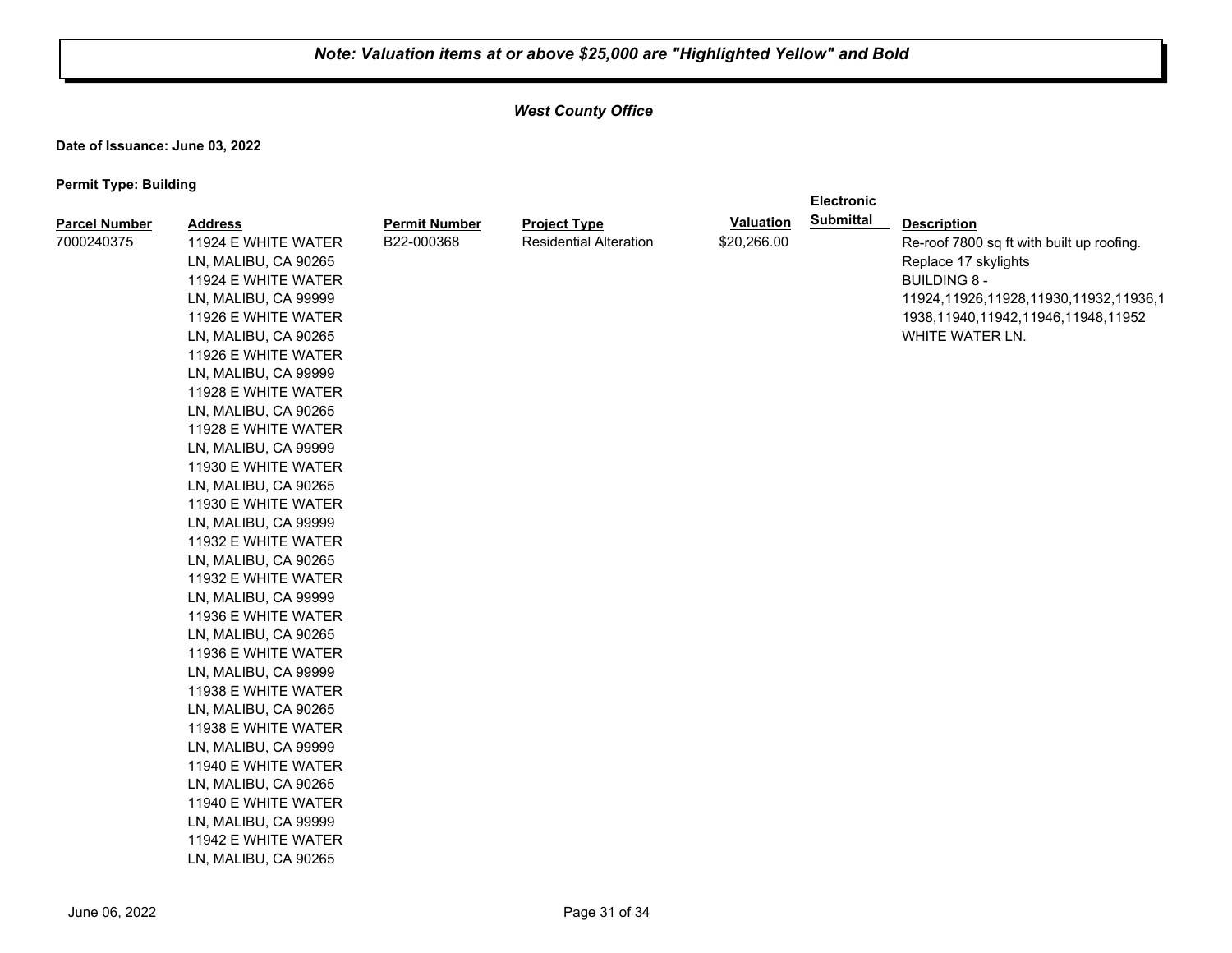## *West County Office*

**Date of Issuance: June 03, 2022**

|                      |                                                                                                                                                                                                                                                                                                                                                         |                      |                               |                  | <b>Electronic</b> |                                                                                                                 |
|----------------------|---------------------------------------------------------------------------------------------------------------------------------------------------------------------------------------------------------------------------------------------------------------------------------------------------------------------------------------------------------|----------------------|-------------------------------|------------------|-------------------|-----------------------------------------------------------------------------------------------------------------|
| <b>Parcel Number</b> | <b>Address</b><br>11942 E WHITE WATER<br>LN, MALIBU, CA 99999<br>11946 E WHITE WATER<br>LN, MALIBU, CA 90265<br>11946 E WHITE WATER<br>LN, MALIBU, CA 99999<br>11948 E WHITE WATER<br>LN, MALIBU, CA 90265<br>11948 E WHITE WATER<br>LN, MALIBU, CA 99999<br>11952 E WHITE WATER<br>LN, MALIBU, CA 90265<br>11952 E WHITE WATER<br>LN, MALIBU, CA 99999 | <b>Permit Number</b> | <b>Project Type</b>           | <b>Valuation</b> | <b>Submittal</b>  | <b>Description</b>                                                                                              |
| 7000240495           | 11956 E WHITE WATER<br>LN, MALIBU, CA 90265<br>11956 E WHITE WATER<br>LN, MALIBU, CA 99999<br>11958 E WHITE WATER<br>LN, MALIBU, CA 90265<br>11958 E WHITE WATER<br>LN, MALIBU, CA 99999                                                                                                                                                                | B22-000369           | <b>Residential Alteration</b> | \$5,374.00       |                   | Re-roof 1600 sq ft with built up roofing.<br>Replace 3 skylights<br>BUILDING 9 - 11956, 11958 White Water<br>Ln |
| 0600061205           | 7003 VISTA DEL RINCON<br>DR, RINCON, CA 99999                                                                                                                                                                                                                                                                                                           | B22-000500           | <b>Residential Alteration</b> | \$9,240.00       |                   | Remove and Reroof 2,800 sq. ft. metal<br>roofing                                                                |
| 0180212045           | 1243 MARIANO DR, OJAI,<br>CA 99999                                                                                                                                                                                                                                                                                                                      | B22-000502           | <b>Residential Alteration</b> | \$4,080.00       |                   | Remove and Reroof 2,400 sq. ft. of comp<br>shingles                                                             |
| 2060316340           | 398 HIGHLAND DR,<br>OXNARD, CA 99999                                                                                                                                                                                                                                                                                                                    | B22-000503           | <b>Residential Alteration</b> | \$950.00         |                   | Reroof porch, 500 SF, remove existing<br>and apply torch down                                                   |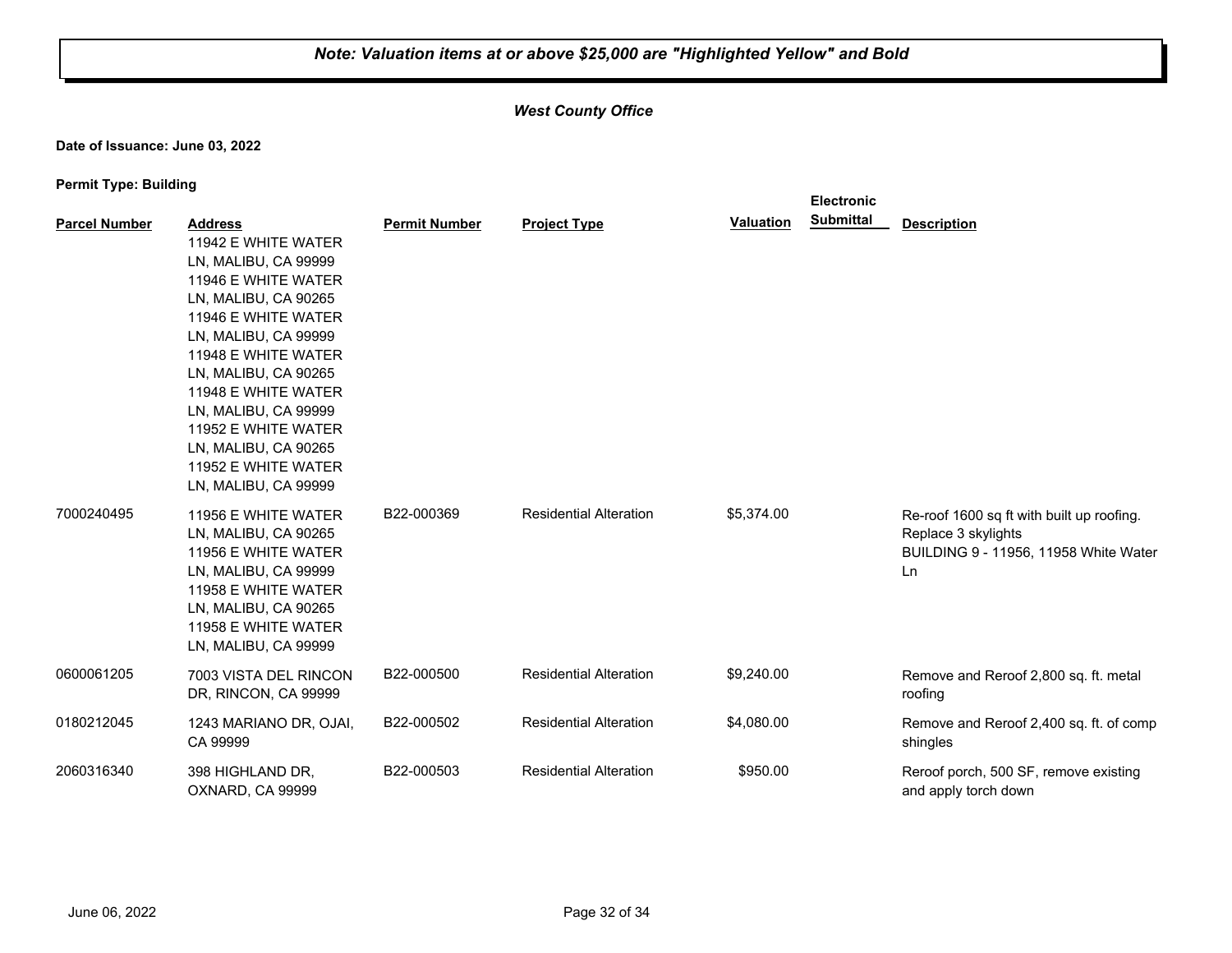# *Note: Valuation items at or above \$25,000 are "Highlighted Yellow" and Bold West County Office* **Date of Issuance: June 03, 2022 Permit Type: Electrical Parcel Number Address <b>Permit Number Project Type Valuation Submittal Description Electronic Submittal** 29 CALLE CINCO DE MAYO, OAK VIEW, CA 93022 29 CALLE CINCO DE MAYO, OJAI, CA 99999 0310063085 29 CALLE CINCO DE E22-000500 Residential **EXALG SOLO Yes Roof mounted PV system 4.26 kW West County Office Valuation Subtotal: \$602,504.40 Total Unincorporated Weekly Valuation: \$1,074,975.90**